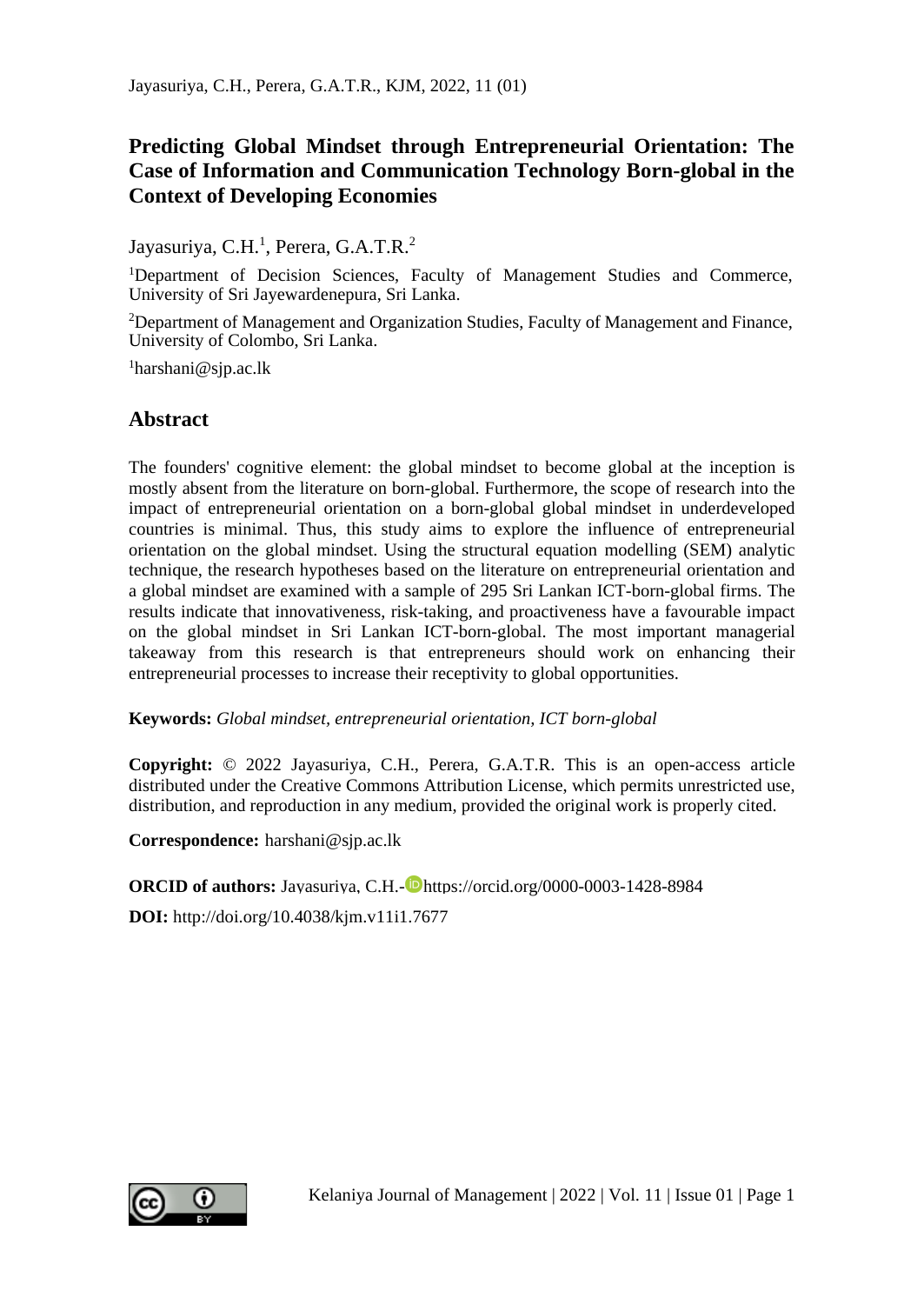## **Introduction**

Internationalization, or "the process of increasing involvement across borders" (Welch and Luostarinen, 1988), is critical for any type of organization, regardless of size (Felcio, Duarte, and Rodrigues, 2016; Kuivalainen and Sundqvist, 2007) or age (Sapienza et al., 2006), and is critical for a country's economy (Felcio et al., 2016). Traditional theories of internationalization emphasize that enterprises first establish themselves in domestic markets before gradually expanding to international markets through incremental stages of internationalization (Falahat et al., 2015: Leonidou and Katsikeas, 2010; Johanson and Vahlne, 1977). However, with the new ventures entering the international market in the earlier stages, the above incremental internationalization has become less valid (Torkkeli et al., 2021; Oviatt and McDougall, 1997; Rennie, 1993). The rapid internationalization of young and small firms within the first few years after their inception has received considerable attention in international business literature an,d those firms are called born–globals (Weerawardena et al., 2019; Ciravegna et al., 2018; Knight and Cavusgil, 2004; Madsen and Servais, 1997; Rennie, 1993).

This concept of born-globals has been interpreted in a variety of ways. Studies have attempted to define the rapid internationalization of born-globals through effectuation logic (Andersson, Evers, and Gliga, 2018; Chetty, Ojala, and Leppäaho, 2015; Nummela et al., 2014; Chandler et al., 2011; Perry, Chandler and Markova, 2012), international performance with scope and scale (Dar and Mishra, 2019; Taylor and Jack, 2013; Zahra, Korri and Yu, 2005) and degree of internationalization (Dar and Mishra, 2019) and mode of internationalization (Hervé, Schmitt and Baldegger, 2020).

However, these studies are yet other attempts to study the internationalization but not the rapid internationalization decision unique to born-globals (Anwar, Clauss and Issah, 2021; Ahmed and Brennan, 2019). These studies have neglected the cognitive aspect of the founders of these born-globals to become global in the inception and who had it all in their mindset (Niittymies, 2021; Cseh, Davis, and Khilji, 2013; Levy, Beechler, Taylor, and Boyacigiller, 2007). The global mindset concept operates at the individual cognitive level of managers; in other words, it is seen as a mental map or schemata deemed particularly fit for global, multicultural dealings and possessed by an individual (manager) (Vogelgesang et al., 2014; Yeager and Dweck, 2012;). Even four decades back, in the 1980s, management mentality was considered a critical factor that separates the winners from the mere survivors in the emerging international environment (Barlett and Ghoshal, 1987). Thus, the global mindset of managprovidesvide for ensuring that a particular organization can cope with global diversity and complexity (Cseh, Davis, and Khilji, 2013; Javidan and Teagarden, 2011; Gupta and Govindarajan, 2001; Jeannet, 2000). Gupta and Govindarajan (2001, 2002) o view a global mindset as advantageous for exploiting global international opportunities, and Harvey and Novicevic (2001), perceive a global mindset as a primary driver for securing a good position in global internationals. Thus, this global mindset concept can be treated cognitiveigitive aspect of the managers of born-globals who took the rapid and instant approach to internationalization.

This global mindset for early internationalization of new ventures is researched utilizing autilizingegrating theories from entrepreneurship (Peiris, Akoorie and Sinha, 2012), international business and str, and strategic management. It is being argued that internet the internationalization pattern is a strategic decision (Mudambi and Zahra, 2007). That decision is taken by the founders, ownermanagers, and senior managers who act as entrepreneurs (Jantunen et al., 2008). Entrepreneurial founders, owners, and owner-managers are the individuals who

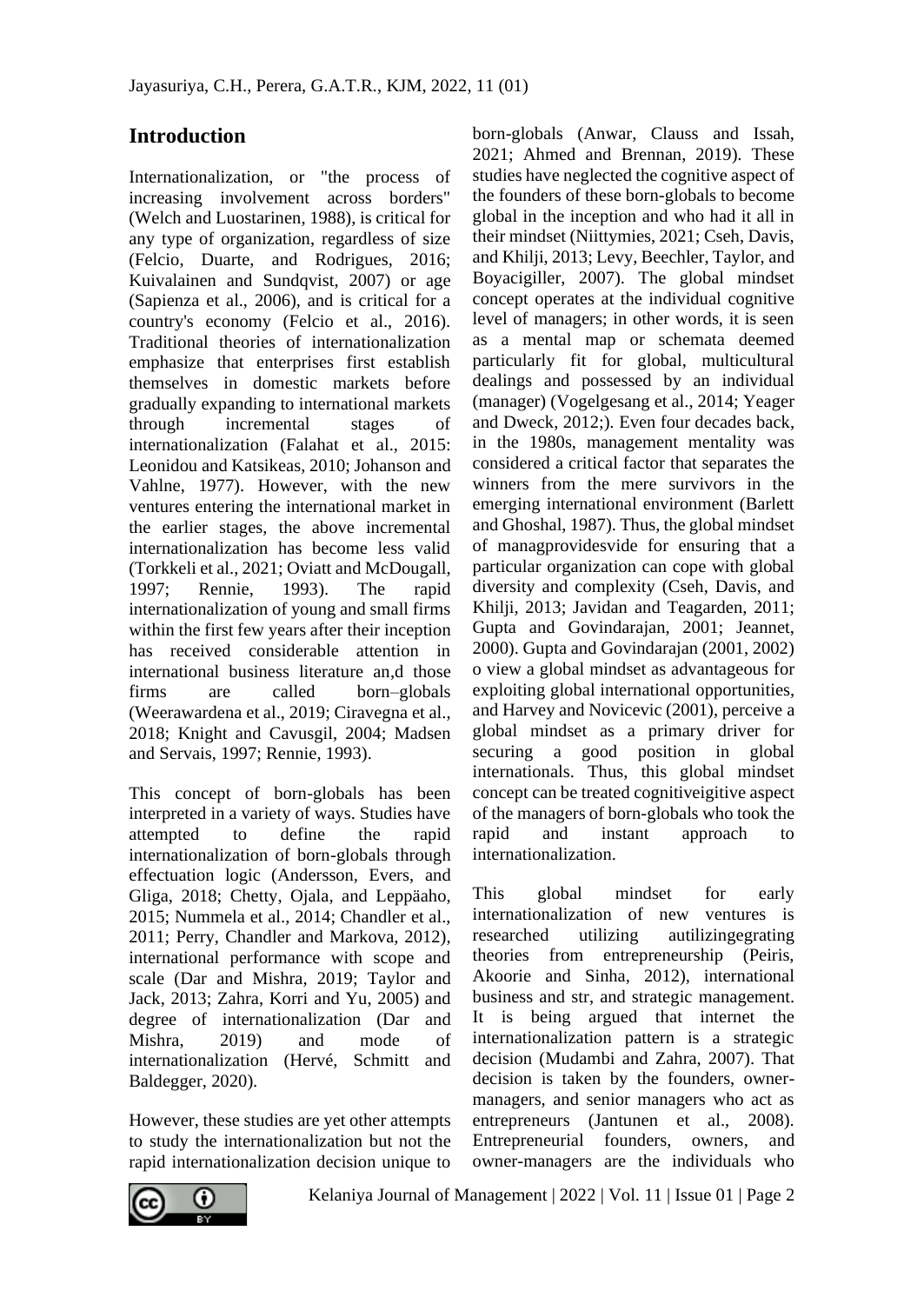tinitiativeivin of this kind of new entry (Jantunen et al., 20,05) and in the literature, it is being argued the born globalsals' global mindset to become global in the inception are driven by entrepreneurs innovative, proactive and risk raking behaviour (Knight and Cavusgil, 2004; Moen and Servais, 2002) which are tcharacterizesses of entrepreneurial orientation. It has been highlighted in the literature that the smaller size of young firms provides the flexibility fa or a global mindset and thereby succeeding in foreign markets (Knight and Cavusgil, 2004; Knight, Madesn and Servais, 2004) as those firms are less bureaucratic and have a little or no rigid organizational routines which encourage innovativeness (Schumpeter, 1942). Muñoz-Bullón et al. (2013) suggest with their findings that emerentrepreneurs'eur's propensity to export is positively associated with both their proactiveness and their new venture's innovation even though that new ventuexperiencesesenting technology and knowledge-intensive industries have the highest potential to be born-globals in a developing country context, Sri Lanka as, a developing economy has the highest growth in information and communication activities compared to other nations in the region (Central Bank of Sri Lanka, 2018), very few studies on born-globals in Sri Lanka have been conducted.

Studies on born-globals in developing countries have focused on their international performance or success following internationalization (Ahmed and Brennan, 2019) and not on the cognitive aspect of managers' rapid internationalization decisions. Many research focused on entrepreneurial orientation, but they ignored the argument over the differeninfluencesce in the three dimensions: innovativeness, proactiveness, and risk-taking, instead opting for the old practice of a one-dimensional perspective of entrepreneurial orientation (Covin and Miller 2014). Further, there are limited empirical findings to generalize the impact of entrepreneurial orientation in the

context of Sri Lanka. To fill the acknowledged gaps in the literature, this study put forward the following research questions.

*Research Question 1:* Does proactiveness impact the global mindset of Sri Lankan ICTborn-globals?

*Research Question 2:* Does innovativeness impact the global mindset of Sri Lankan ICT born-gICT-born-globals *Question 3risktaking*kimpactimpact on the global mindset of Sri Lankan IICT-born-globals

## **Research Objectives**

The theory and relevant literature review suggest that born-global firms are likely to be prevalent in knowledge-based ICT industries, especially in developing countries with open economies. Therefore, our research question addresses the procinternationalization processed by knowledge-based firms in the ICT sector in the Srika, as mentioned earlier. The research objectives of this study can be specified as follows:

*Research Objective 1:* To investigate the relationship between the proactiveness and the global mindset of Sri Lankan ICT bornglobals.

*Research Objective 2:* To investigate the relationship between innovativeness and the global mindset of Sri Lankan ICT-bornglobals.

*Research Objective 3:* To investigate the relationship between risk-taking and the global mindset of Sri Lankan ICT-bornglobals.

# **Literature Review**

## **Born Globals**

Rennie's (1993) paper about 'born-global' enterprises is when the term "born-global"

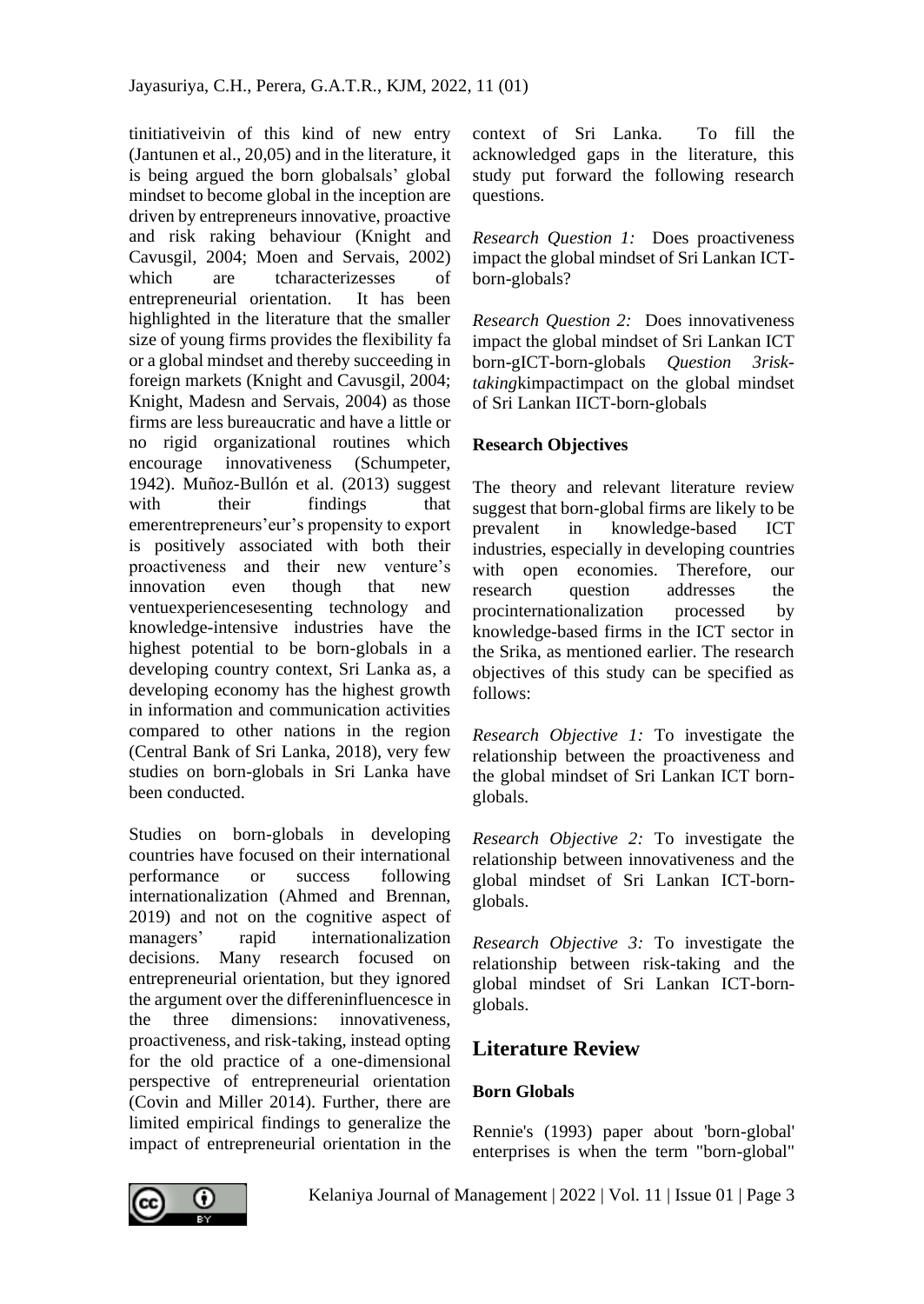first appeared in the international entrepreneurship literature. New ventures are made global from the inception and are known as born-globals (McDougall and Oviatt 200,0; Shrader, Oviatt, and McDougall, 2000). The unique distinctions between gradual internationalization and born-global models are; b that n-globals internationalize, on an average, within three years of founding and generate at least 25% of total sales from abroad (Paul and Rosado-Serrano, 2019; Knight et al., 2004; McDougall and Oviatt, 1996), and their origins are international, as evidenced by management's global focus and the allocation of specific resources to international activities (Knight and Cavusgil, 2004; Chetty and Campbell-Hunt, 2004; McDougall and Oviatt, 2000; Madsen and Servais 1997; McDougall, Shane and Oviatt, 1994; Rennie, 1993). The majority of them are technology knowledge-intensiveivmakinging use of the broad adoption of e-mail, the Internet, and other associated technologies to lower the transaction costs of overseas market expansion, and such enterprises are predominantly high-tech (Kabrilyants et al., 2021; Paul and Rosado-Serrano, 2019; Almor, 2013; Knight and Cavusgil, 2004; Moen, 2002; Madsen and Servais 1997).

## **Global Mindset**

Perlmutter (1969) defined three types of mindsets that influence how managers decide on international strategy: ethnocentric, which views the world from the perspective of the home country; polycentric, which considers the world from the perspective of the host country; and geocentric, whconsidersiews the world as a whole and is the type most commonly associated with the global mindset (Nielsen, 2018; Hanebuth and Nippa, 2014). The definition of worldwideobal mindset provided by Levy, Beechler, Taylor, and Boyacigiller (2007) includes two primary dimensions: cosmopolitanism and cognitive complexity, each of which emerged from a separate, yet related, stream of literature within the field of international business. However, while the



global mindset has both a cultural dimension (cosmopolitanism) and a strategic dimension, which relates to cognitive complexity (Miocevic and Crnjak-Karanovic, 2011; Levy et al., 2007), the literature on small and medium-sized enterprises (SME) internationalization tends to emphasize the dimensions presented by Nummela, Saarenketo, and Puumalainen (2004), which include proactiveness, international commitment, and vision. For example, Miocevic and Crnjak-Karanovic (2011) used measures based on Nummela, Saarenketo, and Puumalainen (2004) and examined bornglobal firms, and found that a global mindset is directly and positively related to performance outcomes.

A favourable attitude toward international business chances, openness to learning and developing international ideas, and a willingness to spend time preparing the international process are all hallmarks of the global mindset, according to Kyvik, Saris, Bonet, and Felício (2013). Kyvik et al. (2013) emphasized the world-view in defining and operationalizing the global mindset. Moreover, their operationalization was founded on the related concept of global orientation in a broader sense. It is critical, as Nummela, Saarenketo, and Puumalainen (2004) point out, to distinguish the global mindset as a distinct trait from global orientation and other similar words like international orientation and global vision.

## **Entrepreneurial Orientation**

One of the most common themes in the field of entrepreneurial literature is entrepreneurial orientation, which refers to the mindset of persons who are interested in starting new businesses (Hughes, Hughes, Hodgkinson, Chang, and Chang, 2021; Lumpkin and Dess, 2015; Rauch et al., 2009; Covin, Green and Slevin, 2006; Wiklund and Shepherd, 2003). The identification of all the practices, policies and processes that support entrepreneurial activities and decisions is referred to as entrepreneurial orientation (Putniņš, and Sauka, 2020; Lumpkin and Dess, 2015;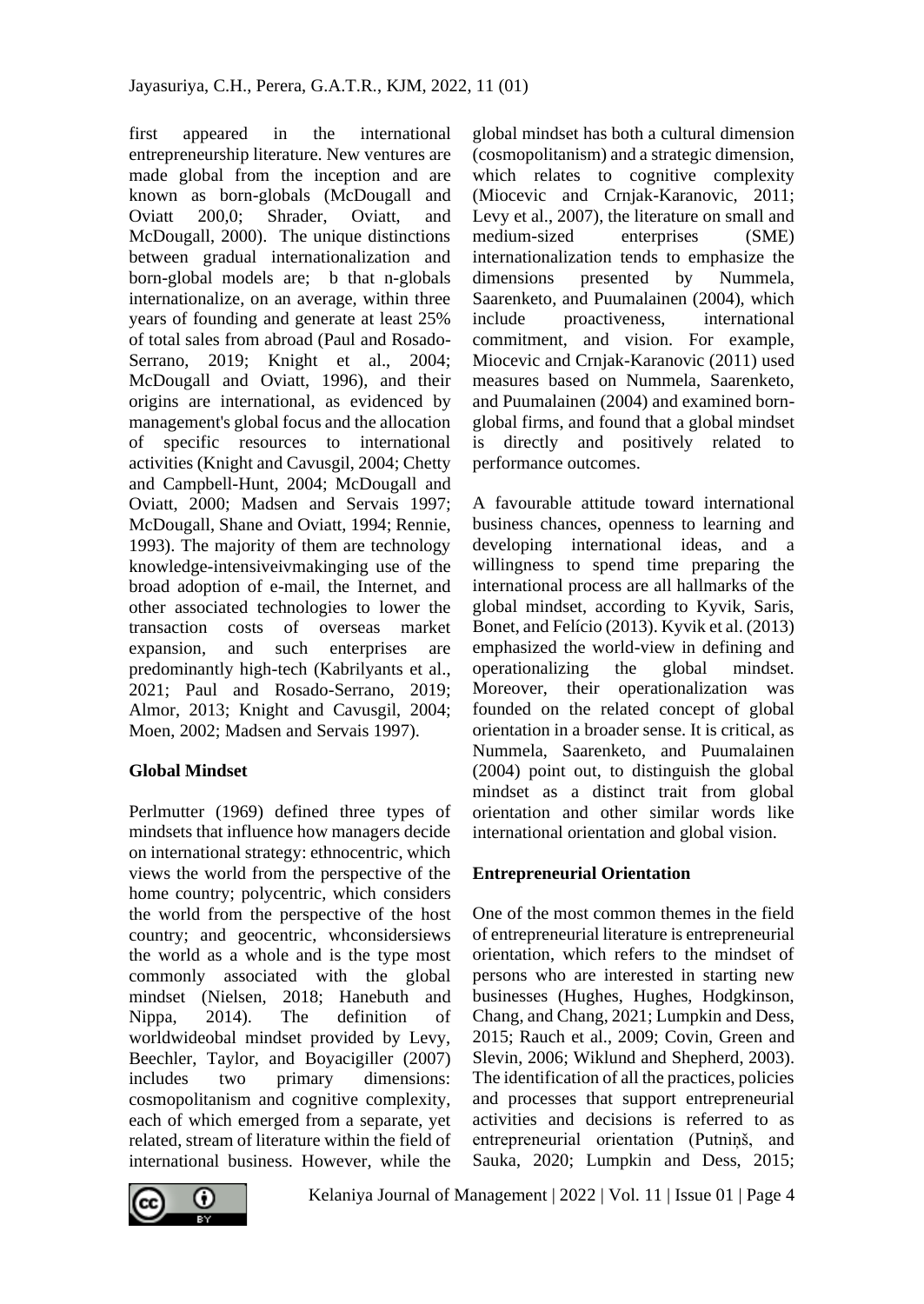Lumpkin and Dess, 2015; Wiklund and Shepherd, 2003). "A firm's entrepreneurial orientation is evidenced by the degree to which senior executives are willing to take risks to promote change and innovation to gain a competitive edge for their firm and to compete aggressively with other enterprises," according to Miller and Friesen (1982). The distinction drawn in the strategic management literature between content and process is akin to that made between entrepreneurship and entrepreneurial orientation (Nummela, Vissak and Francioni, 2020; Bourgeois, 1980; Lumpkin and Dess, 2015).

Miller's (1983) paper is widely regarded as a foundational work in the field of entrepreneurial orientation research (George and Marino, 2011). In comparison to lowerlevel managers, senior management of a firm is heavily investigated in the generation and implementation of entrepreneurial activities (Teece, 2012; Jiao, Wei and Cui, 2010; Covin and Slevin, 1991). As a result, senior management has a significant influence in determining whether the organization as a whole is capable of acting entrepreneurially and is the specialized implementation unit of entrepreneurial orientation by influencing the organization's structure and culture (Jiao, Wei and Cui, 2010; Covin and Slevin, 1991). Some theorists believe it applies especially to small enterprises because they are responsible for new job creation through entry into underserved areas (Mostafiz, Sambasivan, and Goh, 2019; Dlugoborskyte, and Petraite, 2017).

Three elements of entrepreneurial orientation have been discovered and utilized habitually in the research based on Miller's conceptualization: innovation, risk-taking, and proactiveness (Maksimov and Luo, 2021; Wales, Covin and Monsen, 2020; Covin and Wales, 2019; Rauch et al., 2018; Zhang et al., 2014; Covin and Miller, 2014; Covin- Slevin's, 1989;). Among the widely utilized measurement scales of entrepreneurial orientation, the most prominent distinction is between Miller's

(1983) three-dimensional construct and Lumpkin and Dess's (1996) five-dimensional construct (Rauch et al., 2018; Zhang et al., 2014). Lumpkin and Dess (1996) identified two additional entrepreneurial characteristics: competitive aggressiveness and autonomy. However, there has been substantial discussion over the dimensionality of entrepreneurial inclination and the tools used to measure it (Zhang et al., 2014). According to Lumpkin and Dess (1996), all of these factors may be present when a firm engages in a new entry: autonomy, innovativeness risk-taking, proactiveness, and competitive aggressiveness.

There is, however, no valid five-dimensional entrepreneurial orientation instrument that is widely acknowledged among academics (Zhang et al., 2014). Although some previous research suggests that the dimensions of an entrepreneurial orientation vary (Covin and Slevin, 1989) autonomy, innovativeness, risk-taking, proactiveness, and competitive aggressiveness may vary independently depending on the environment and organizational context, this is not the case. George and Marino (2011) offered suggestions for enhancing the construct validity of entrepreneurial orientation

In the literature, there is debate on the dimensionality of entrepreneurial orientation. According to some academics, the entrepreneurial orientation construct should be viewed as a single-dimensional phenomenon (Covin and Slevin, 1989). Others provide qualities that are distinct but intertwined.

Most studies on entrepreneurial orientation have ignored these two variables. While much of the literature has looked at entrepreneurial orientation by combining three dimensions into one (Hughes and Morgan, 2007; Walter, Auer, and Ritter, 2006; Lee, Lee, and Pennings, 2001; Naman and Slevin, 1993; Wiklund and Shepherd, 2003), academics are calling for more metaanalysis to see if the different dimensions of

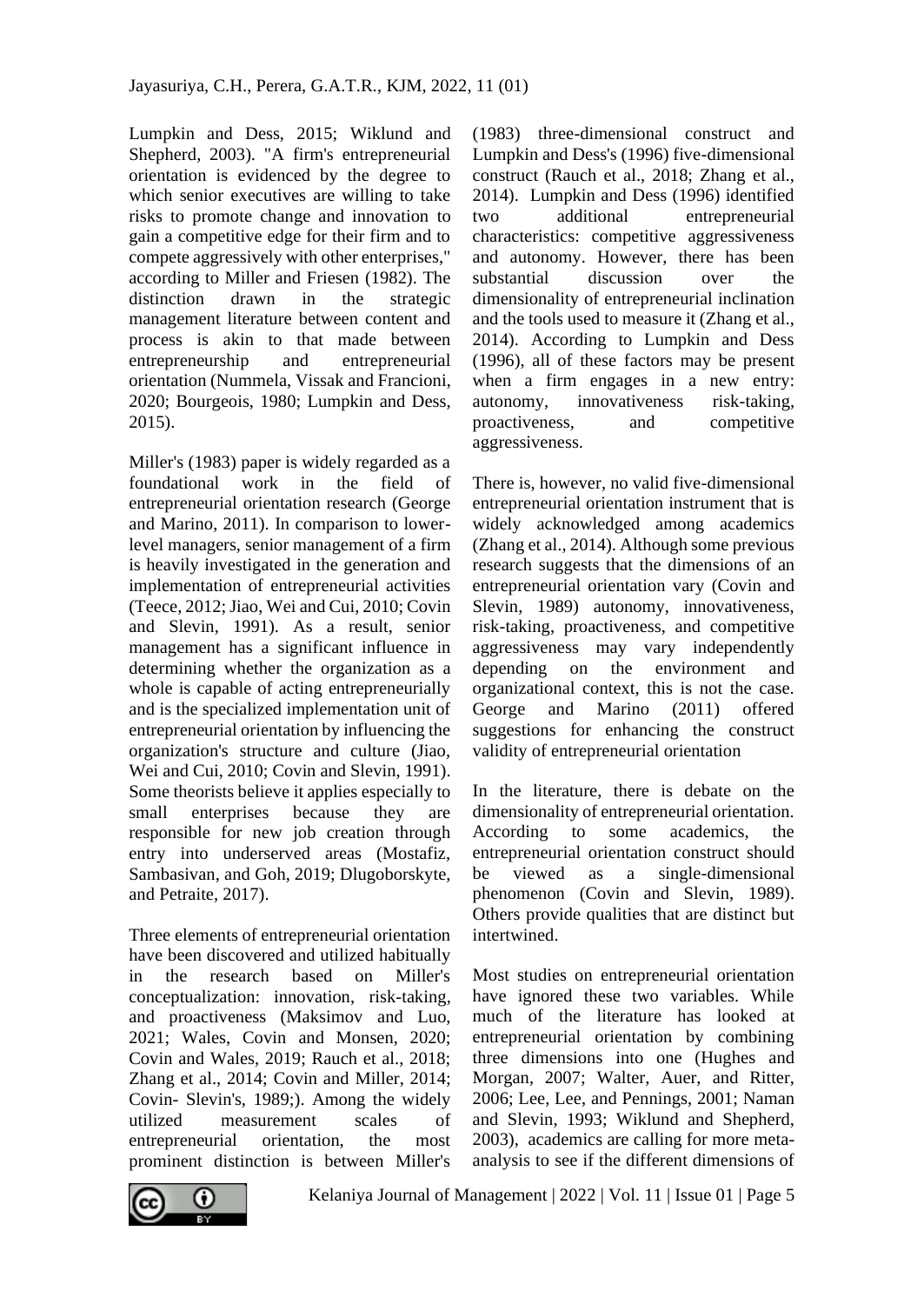entrepreneurial orientation are related to performance in the same or different ways (Rauch et al., 2009; Hughes and Morgan, 2007; Walter, Auer, and Ritter, 2006; Wiklund and Shepherd, 2003; Lee, Lee, and Pennings, 2001; Naman and Slevin, 1993).

## **Proactiveness**

Proactiveness is a feature of entrepreneurial orientation defined by Lumpkin and Dess (1996) as "a forward-looking attitude characteristic of a marketplace leader who has the insight to exploit opportunities in anticipation of future demand." Proactiveness, according to Rauch, Wiklund, Lumpkin, and Frese (2009), is a forwardthinking, opportunity-seeking mindset defined by the introduction of new products and services ahead of the competition and acting in anticipation of future demand.

### **Innovativeness**

"A readiness to offer newness and uniqueness through experimentation and creative processes targeted at generating new products and services, as well as new processes," Lumpkin and Dess (1996) characterized the innovative dimension of entrepreneurial orientation. Innovativeness, according to Rauch, Wiklund, Lumpkin, and Frese (2009), is the proclivity to engage in innovation and experimentation through the introduction of new products/services, as well as technical leadership through R&D in new processes.

## **Risk-taking**

"Making decisions and taking action without certain knowledge of potential outcomes; some projects may also include making considerable resource commitments in the process of venturing forward," Lumpkin and Dess (1996) characterized the risk-taking dimension of entrepreneurial orientation. Risk-taking, according to Rauch, Wiklund, Lumpkin, and Frese (2009), entails daring acts such as entering into the unknown, borrowing extensively, and/or devoting considerable resources to enterprises in uncertain situations.

## **Theory of Entrepreneurial Orientation and Global Mindset**

The key act of entrepreneurship, according to Lumpkin and Dess (1996), is a new entry. According to Burgelman (1983), a new entry is achieved by entering new or existing markets with new or existing goods or services. The relationship between entrepreneurship and new venture activity is the subject of a significant amount of research in the entrepreneurship literature. Moreover, it has been highly researched and established that the higher the entrepreneurial orientation, the higher the business potential (Anwar, Clauss, and Issah, 2021; Ahmed and Brennan, 2019; Fernández-Mesa and Alegre, 2015). It has been established that the founders of small, fast internationalizing high-tech firms are frequently engaged entrepreneurs with a global mindset, which provides them with an international vision, proactiveness, and the commitment to seek out worldwide prospects (Escandon-Barbosa et al., 2019; Torkkeli, Nummela, and Saarenketo, 2018; Nummela et al., 2004; Oviatt and McDougall, 1997).

In the international business literature, internationalization has continuously been viewed as an entrepreneurial process as same as the behaviour of entering a new market is considered an entrepreneurial activity in the entrepreneurship literature (Covin and Miller, 2014; Lumpkin and Dess, 1996; Burgelman, 1983). This understanding corresponds to Zahra and George's (2002) definition of international entrepreneurship, which is defined as "the act of creatively recognizing and utilizing opportunities beyond a firm's native markets in pursuit of competitive advantage." Previous scholars have argued that entrepreneurs are crucial in internationalization decisions (Javalgi and Todd, 2011; Yiu, Lau, and Bruton, 2007; Knight and Cavusgil, 2004). Therefore, entrepreneurial orientation is treated as a characteristic of born-global organization

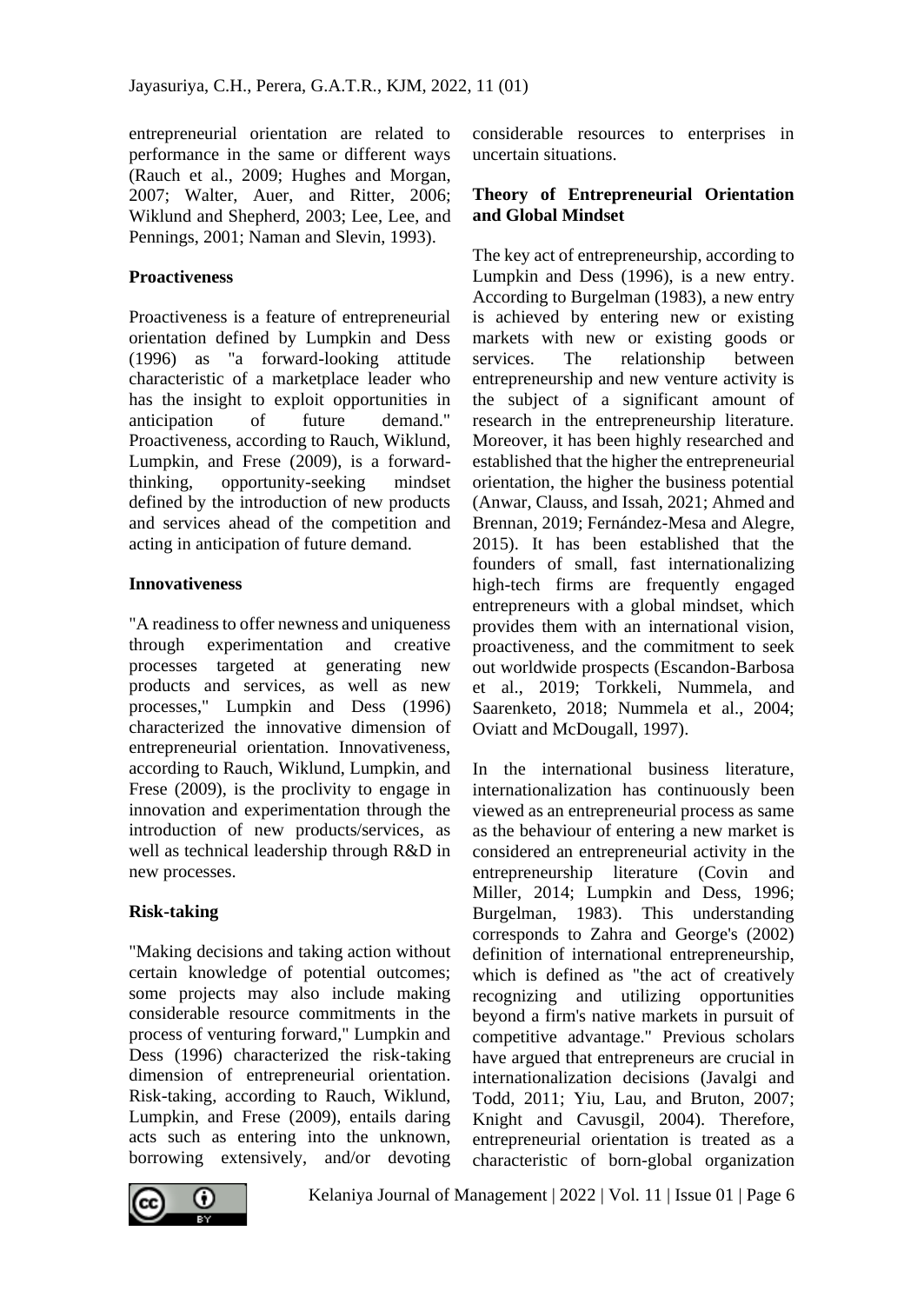culture, (Rodrguez-Serrano and Martn-Armario, 2019; Knight and Cavusgil, 2004). Because choices concerning new ventures are concentrated in the hands of one or a few people (Zucchella, Palamara, and Denicolai, 2007), entrepreneurs play a distinctive role in these businesses (Bloodgood, Sapienza, and Almeida, 1996; Westhead, Wright, and Ucbasaran, 2001). Entrepreneurially oriented SMEs, according to Fernández-Mesa and Alegre (2015), are better able to discover export prospects, resulting in higher levels of export intensity, and hence have a strong global mentality (Dar, 2019). Many studies have been published from the standpoint of entrepreneurship since the birth of bornglobal enterprises until now (Cavusgil and Knight 2015; Coviello, 2015; Gerschewski, Rose, and Lindsay, 2015). The majority of studies on born-globals regard entrepreneurial orientation to be a critical factor in these companies' early internationalization decisions as well as their performance (Knight and Cavusgil 2004; McDougall, Shane, and Oviatt 1994).

Cauusgil (2007) defines international entrepreneurial orientation as "the behaviour parts of a global mindset that captures top management's penchant for risk-taking, innovation, and pro-activity". Because, not every industry, firm, or sector is globalizing at the same rate (Javidan and Bowen, 2013). The ability to influence those who are not like oneself is crucial to global mindset effectiveness (Dar, 2019). A person's ability to perform well in highly complicated commercial situations across national borders is referred to as their global mindset (Andresen and Bergholt, 2017; Felcio et al., 2016; Bowen and Inkpen, 2009; Levy et al., 2007;). It is a concept that combines a manager's openness to and expression of diverse cultural and strategic realities on a global and local level, as well as his or her ability to manage geographically dispersed activities despite this variety (Eriksson et al., 2014; Levy et al., 2007). The relationship between business strategic position, market features, and a global mindset is investigated in three empirical research (Hughes et al.,

2019; Nummela et al., 2004). Managers at firms that are born global have a stronger global mindset and higher risk tolerance than managers in gradually globalizing firms, according to Harveston and colleagues (Levy et al., 2007).

## **Research Design and Hypothesis Development**

### **Research Hypotheses**

Entrepreneurship is an activity to produce something new, and different to think creatively and act innovative in achieving an existing opportunity. Kearney, Hisrich, and Roche (2008) stated that entrepreneurship is a dynamic process for the creation of additional wealth, created by individuals who dare to take risks with the conditions, including time, commitment, and provision of various goods and services. Entrepreneurial orientation reflects the extent to which companies tend to innovate, take risks, and be proactive (Frishammar and Horte, 2007). Proactiveness is an opportunity-seeking, forward-looking perspective characterized by the introduction of new products and services ahead of the competition and acting in anticipation of future demand (Rauch et al., 2009). A global mindset can be defined as the ability to know a foreign country concerning (1) the sources of demand, (2) sources of supply, and (3) methods of effective management and marketing. Sources and methods may be regarded as a basic dimension of global thinking, and able to bring practical results to international organizations. The key is how the people in a country adjust themselves to the global market, the method of global markets, and methods of global management. The ability to think about the global economy seems to have to be the culture of the society. A global mindset gives many perspectives to determine and understand what is meant by a global-oriented company (Astini and Tafiprios, 2017) which are strategic decisions and being one of the entrepreneurial orientations, proactiveness helps to actively

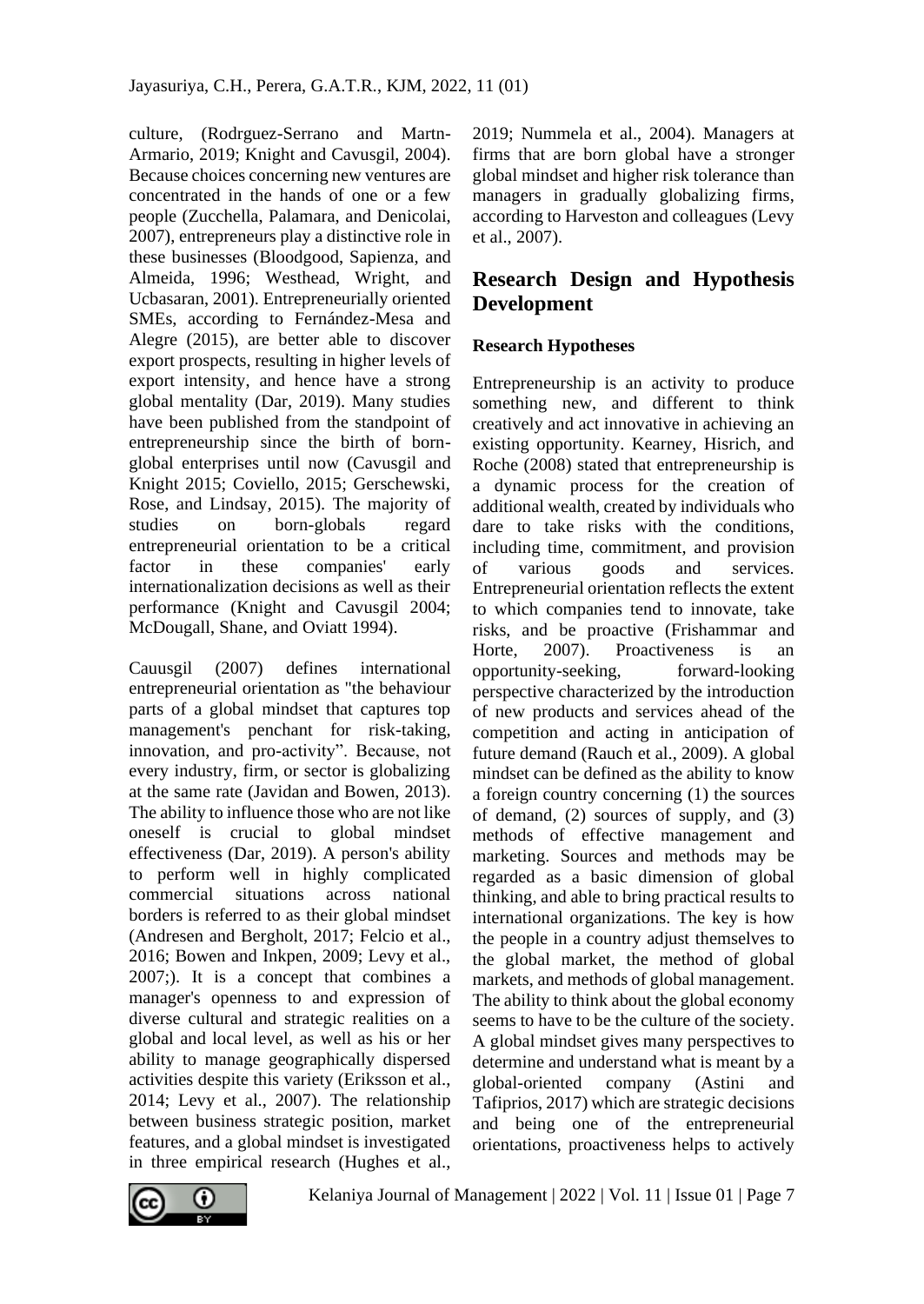seek opportunities for global strategic decisions. Proactiveness is essential for differential advantage. It provides the firstmover benefit to firms (Lechner and Gudmunsson, 2014). Proactive ventures are the "first movers" and enter into markets ahead of their competitors, thus they settle a competitive position in the markets, and seize

higher returns and profitability in comparison with their main competitors (Wiklund and Shepherd, 2005). Thus, it is hypothesized that;

H1: *Proactiveness has a positive effect on the global mindset.*



**Figure 01: Conceptual Framework**

Innovativeness leads to the tendency to engage in and support new ideas, experimentation, and creative processes that may result in new products, services, or technological processes (Lumpkin and Dess, 1996: Miller and Friesen, 1982). These new ideas do not have to be absolute novelties but should be new for the relevant group. Innovative orientation should be positively related to success because, with new ideas, one can capture an important segment of the market (Calic and Shevchenko, 2020). Innovation is one of the most significant factors through which a firm can get a sustainable competitive advantage (cost leadership & differentiation based) in a volatile market (Lechner and Gudmunsson, 2014; Crossan and Apaydin, 2010). Innovativeness is a psychological concept in the sense of an attitude or orientation which implies that owners are positively inclined to novelty and the ability to think about the global economy and find new ways to effective management and market the new solution globally. According to Lumpkin and

Dess (1996), innovativeness is a strategic weapon by which a firm deals with variation in the internal and external marketplaces. To survive in competitive atmospheres, it is vital to fuel innovativeness which in turn contributes to competitive superiority and a firm's performance (Hult, Hurley, and Knight 2004). Thus, it is hypothesized that;

## H2: *Innovativeness has a positive effect on the global mindset.*

Risk-taking involves the willingness to commit significant resources to opportunities, which have a chance to fail (Frese, Brantjes, and Hoorn, 2002). Risktaking can be seen as venturing into the unknown, e.g investing in unexplored technologies (Lumpkin and Dess, 1996). Risk-taking should allow the owners to make lucrative deals and it should, therefore, be positively related to success (Frese, Brantjes, and Hoorn, 2002). Risk-taking is needed for innovativeness and the development of novel products and processes (Baker and Maner, 2008). The global market itself is a

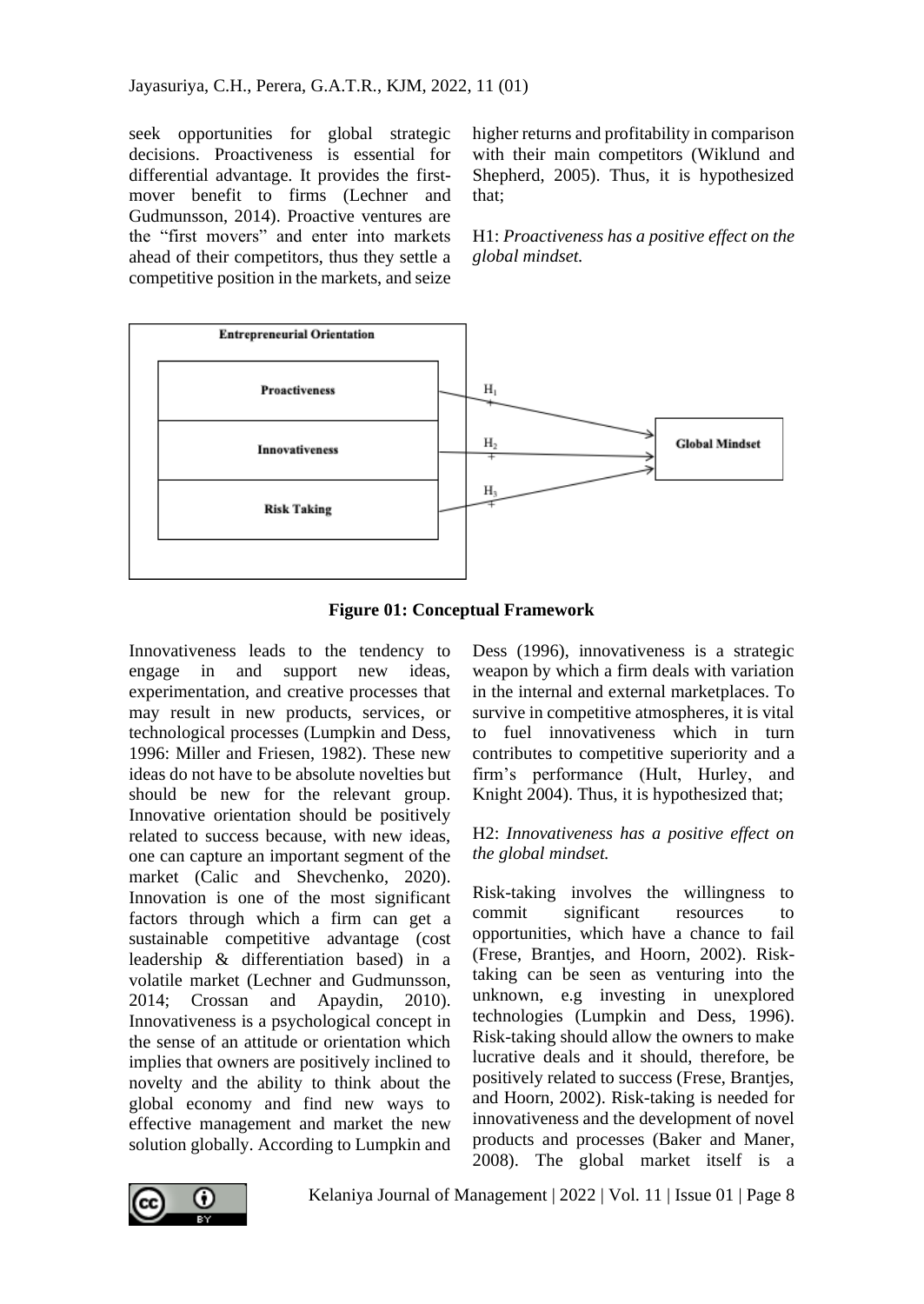challenging environment. Risk-taking is essential for owners and managers to compete in turbulent markets. To acquire high profit by entering into a new territory or new product developments, firms must be risk-takers otherwise they cannot compete in a turbulent market (Zahra et al., 2001). Thus, it is hypothesized that;

H3: *Risk-taking has a positive effect on the global mindset.*

# **Methodology**

## **Sampling and Data Collection**

The sample of this study comprised 295 ICTborn-globals in Sri Lanka. Due to the unavailability of a precise updated sample frame, this study used the startups registered on the Startup Sri Lanka (StartupSL) website. Startup Sri Lanka has been initiated and operated by the Ministry of Digital Infrastructure and Information Technology Division, the Ministry of Defense, Sri Lanka. This platform is the single largest online platform for startups and freelancers in Sri Lanka. The data collection was taken place in March 2020, when there were 380 startups registered with the website, out of which only 310 startups fell into the definition of technology-intensive ICT born-globals of Kuivalainen, Sundqvist, and Servais (2007). Utilizing the total population sampling technique, out of 310 ICT born-globals were reached, only 295 responded, representing 95% of the response rate.

This study used the survey strategy in crosssectional survey research and used questionnaires as the main data collection technique, as this study is a quantitative study where the data collected on all variables comprise primary data. The study administered the questionnaire through an electronic form (email).

## **Measurements**

The research questionnaire was developed from reliance on the prior related literature and most recent empirical research. It consisted of two sections. The first section included the questions that measured the demographics of the respondents and the second section included the questions to measure the dimensions of entrepreneurial orientation; proactiveness, innovativeness, risk-taking, and global mindset. Entrepreneurial orientation was measured by adopting Covin and Slevin (1989) which captures a firm's degree of innovativeness, risk-taking, and proactiveness. The firm innovativeness, risk-taking, and proactiveness were measured with three items for each construct. This multidimensional approach suggests to the recent scholars that each dimension works on its own and that a firm is considered entrepreneurial when it exhibits high risktaking, proactive and innovative behaviour separately and in varying degrees Dadzie, Agyapong, and Suglo, (2020). In measuring global mindset, a six-item scale developed by Felício et al. (2016) is used. All the research questionnaire items were measured and assessed through seven-point Likert scales ranging from 'strongly disagree' to 'strongly agree'. (strongly disagree, moderately disagree, slightly disagree, uncertain, slightly agree, moderately agree, strongly agree).

Collected data were transcribed into SPSS software for an initial screening, cleansed by treating missing values, and screened for the presence of outliers. Thereafter, a descriptive analysis was undertaken. Using statistical techniques such as measures of central tendency and measures of dispersion, the preliminary descriptive analysis was conducted. Then the data was checked for multivariate assumptions such as normality, multicollinearity, and homoscedasticity before testing for the hypotheses. After the data was purified to ensure the appropriateness of data, Structural Equation Modelling (SEM) was applied for the present study. Following Kline (2011), SEM was used in the present study as it is superior to the traditional multiple regression. In this study, PLS-SEM is used as a statistical model to analyze the SEM model for this study.

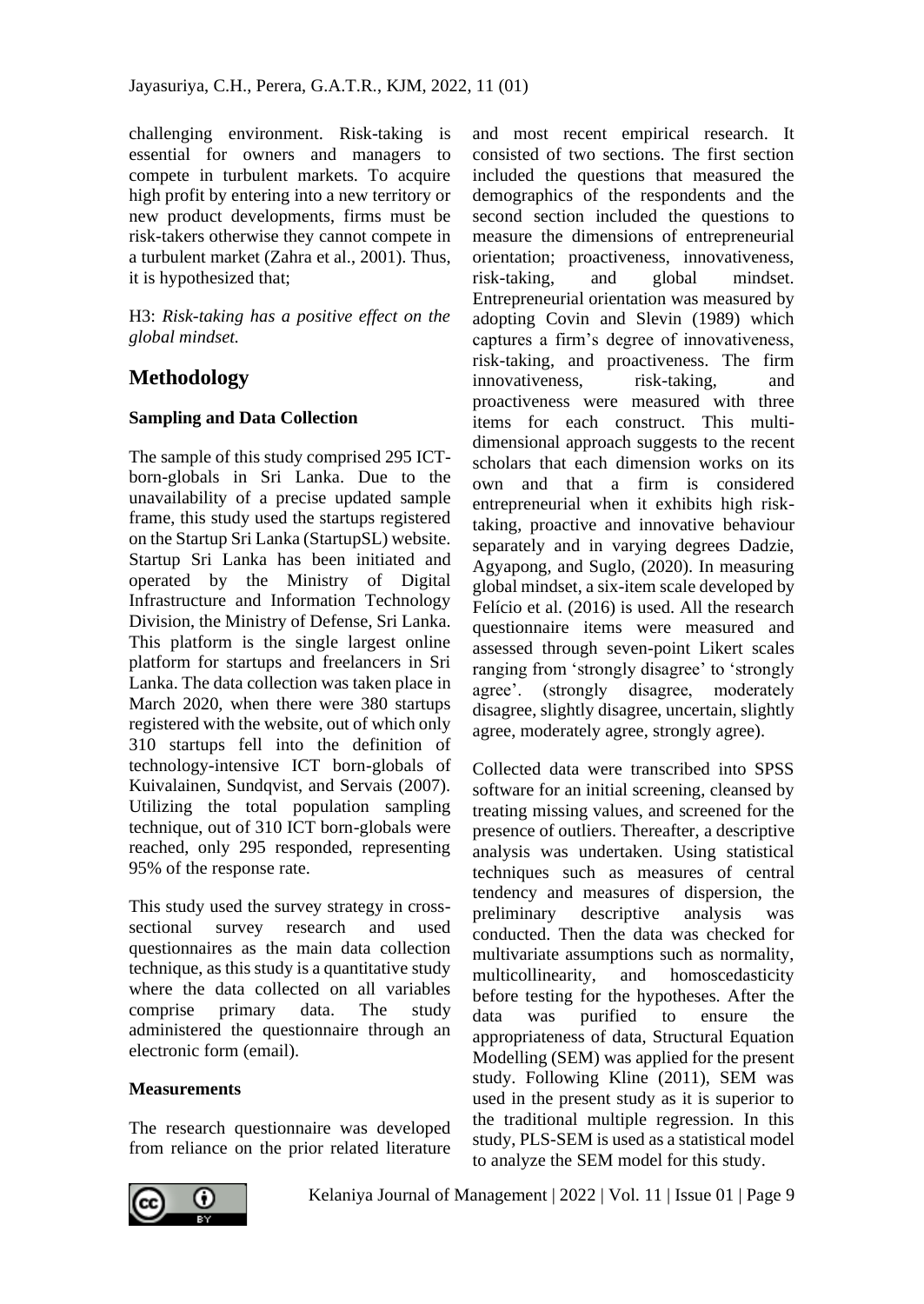PLS-SEM is not highly dependent on model fit and it is recommended to be cautious when applying the measures of model fit (Hair et al., 2019). Standardized Root Mean Square Residual (SRMR) which is a measure of the mean absolute correlation residual (the overall difference between the observed and predicted correlations) can be assessed under model fit (Chen, 2007). The threshold of SRMR is less than or equal to 0.08 (Chen, 2007). SRMR value of the current study is 0.126 and it is not within the threshold value range leading to no model fit. Since the model fit is not a critical criterion under PLS-SEM, the structural model is assessed aftermath.

| <b>Description</b>                 | <b>Source</b>           |
|------------------------------------|-------------------------|
| <b>Entrepreneurial Orientation</b> | Covin and Slevin (1989) |
| Global mindset                     | Felício et al. (2016)   |

### **Table 01: Summary of the Questionnaire**

*Source: Developed by the researcher*

## **Analysis**

A total of 310 technology-intensive ICT startup firms were surveyed from which we received 299 valid responses, a response rate of 96%. Out of 299 respondents, 93 (31.7%) respondents are founders, 49 (16.4%) respondents are chief executive officers, 157 (52.5%) respondents are senior managers. The univariate statistical table obtained using SPSS shows that no missing values are presented in the data set for scale variables. Then box plot analysis was carried out itemwise to diagnose the scores which are unusually high or low compared to all the others in a particular set of data. Based on the box plot analysis, four outliers were identified. Then four outliers were removed from the data set after outlier designation, outlier description, and profiling. As a result, there were 295 responses for the final analysis.

## **Table 02: Univariate Analysis**

| <b>Univariate Statistics</b>       |     |             |                 |                |                |  |
|------------------------------------|-----|-------------|-----------------|----------------|----------------|--|
|                                    | N   | <b>Mean</b> |                 | <b>Missing</b> |                |  |
|                                    |     |             | <b>Std. Dev</b> | Count          | <b>Percent</b> |  |
| <b>Entrepreneurial Orientation</b> |     |             |                 |                |                |  |
| Proactiveness                      | 295 | 5.3216      | 1.29494         | $\Omega$       | $\theta$       |  |
| <b>Innovativeness</b>              | 295 | 5.4398      | 1.47850         | $\theta$       | $\theta$       |  |
| Risk-taking                        | 295 | 5.1279      | 1.52157         | $\theta$       | $\Omega$       |  |
| <b>Global Mindset</b>              | 295 | 5.0240      | 1.48472         | $\Omega$       | $\theta$       |  |
|                                    |     |             |                 |                |                |  |

*Source: Survey data, 2020*

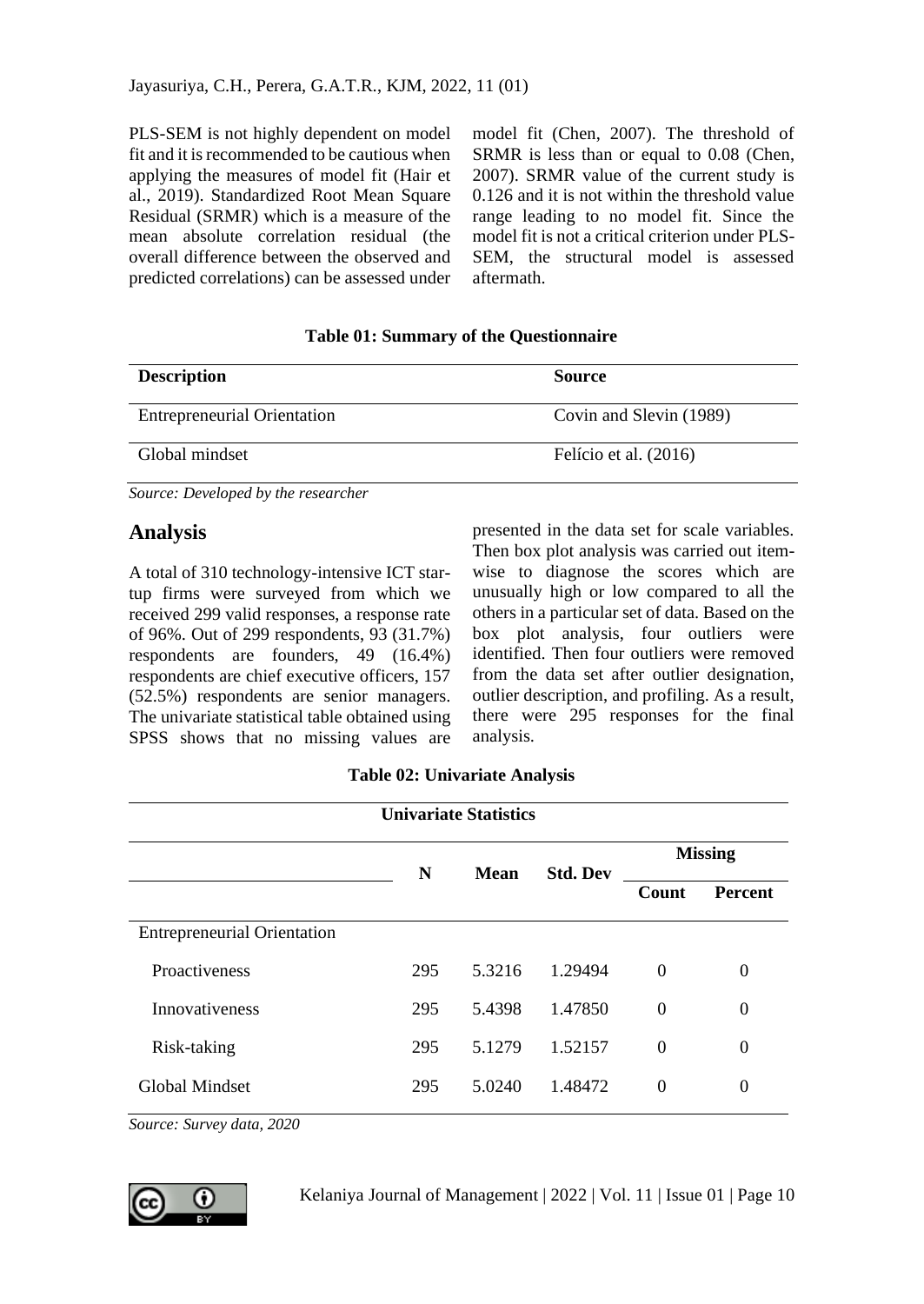As per the visual histogram tables of the variables (Figure 02 and Figure 03) the researcher identified that the data is not

normally distributed. The scatter plots for all the variables are obtained and presented in shows the linearity of variables.



**Figure 02: Histogram for Normality Test of Entrepreneurial Orientation** 



**Figure 03: Histogram for Normality Test of Global Mindset**

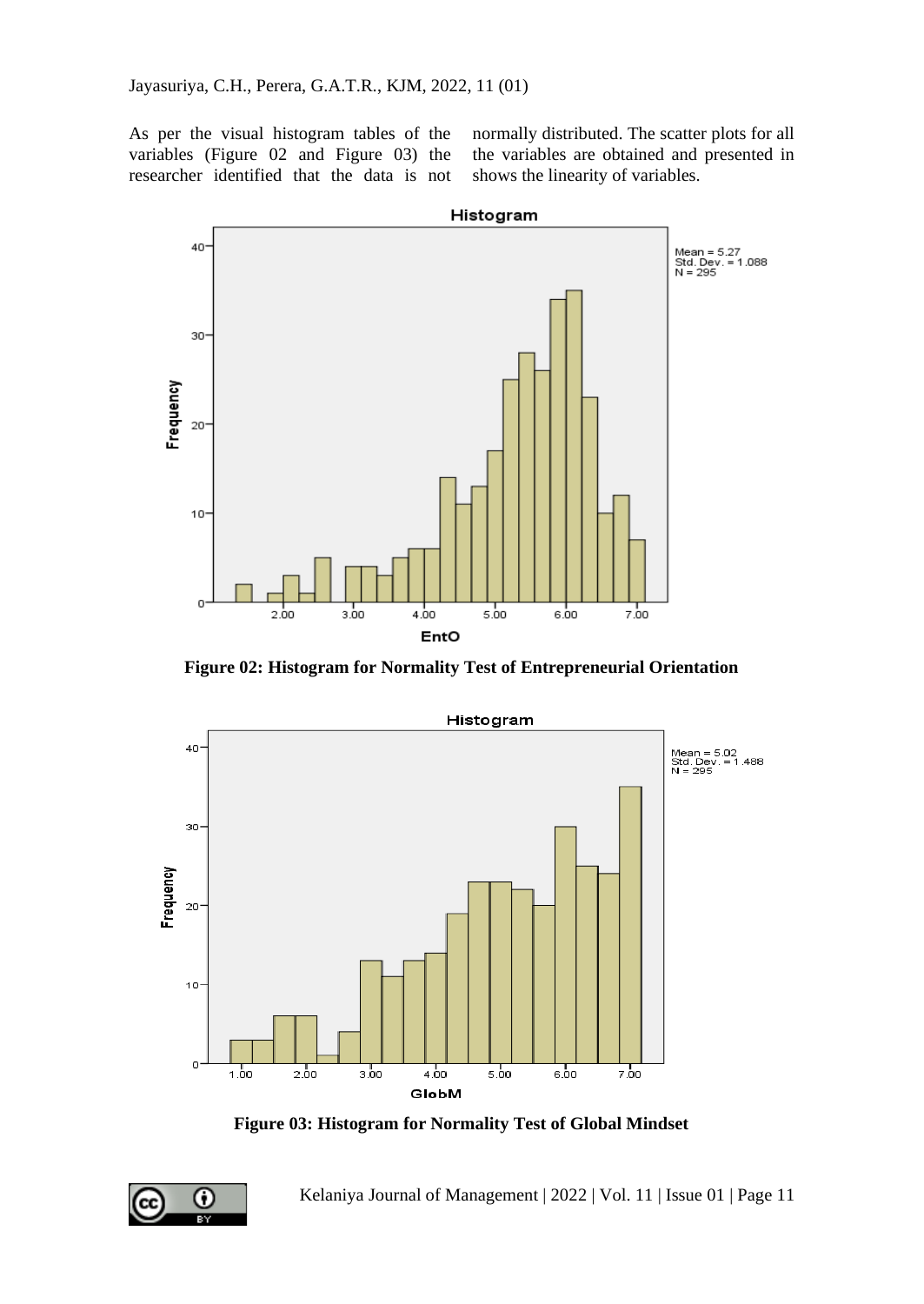|                                    | <b>Coefficients</b><br><b>Collinearity Statistics</b> |       |  |  |
|------------------------------------|-------------------------------------------------------|-------|--|--|
| <b>Variables</b>                   |                                                       |       |  |  |
|                                    | <b>Tolerance</b>                                      | VIF   |  |  |
| <b>Entrepreneurial Orientation</b> |                                                       |       |  |  |
| Proactiveness                      | 0.363                                                 | 2.753 |  |  |
| <b>Innovativeness</b>              | 0.376                                                 | 2.658 |  |  |
| Risk-taking                        | 0.463                                                 | 2.162 |  |  |

## **Table 03: Multicollinearity Coefficients**

*Source: Survey data, 2020*

Table 03 highlights that the tolerance values are greater than 0.2 and VIF values are less than 10 for every single variable of this study. Therefore, it can be concluded that there is no multicollinearity in existence. Table 04 confirms that the Kaiser-Meyer-Olkin value

is >.5 as acceptable. Therefore, it can be concluded that factor analysis is appropriate for this data set. Moreover, for this data set, Bartlett's test is highly significant ( $p < 0.05$ ), and therefore, factor analysis is appropriate.

| <b>Table 04: Test of Adequacy of Sample</b> |  |  |  |  |
|---------------------------------------------|--|--|--|--|
|---------------------------------------------|--|--|--|--|

| <b>KMO and Bartlett's Test</b>                   |                    |          |
|--------------------------------------------------|--------------------|----------|
| Kaiser-Meyer-Olkin Measure of Sampling Adequacy. |                    | 0.911    |
|                                                  | Approx. Chi-Square | 3241.117 |
| Bartlett's Test of Sphericity                    | Df                 | 406      |
|                                                  | Sig.               | 0.000    |

*Source: Survey data, 2020*

## **Table 05: The EFA Results for Entrepreneurial Orientation**

| <b>Rotated Component Matrix<sup>a</sup></b> |               |  |  |
|---------------------------------------------|---------------|--|--|
|                                             | <b>Factor</b> |  |  |
|                                             |               |  |  |
| EO1                                         | 0.552         |  |  |
| EO <sub>2</sub>                             | 0.657         |  |  |
| EO <sub>3</sub>                             | 0.765         |  |  |
| EO <sub>4</sub>                             | 0.829         |  |  |
| EO <sub>5</sub>                             | 0.786         |  |  |
| EO <sub>6</sub>                             | 0.739         |  |  |
| EO7                                         | 0.768         |  |  |
| EO <sub>8</sub>                             | 0.631         |  |  |
| EO <sub>9</sub>                             | 0.515         |  |  |

Extraction Method: Principal Component Analysis.

Rotation Method: Varimax with Kaiser Normalization.

*Source: Sample Survey, 2020*

According to the theoretical prediction, entrepreneurial orientation is measured with three scales: proactiveness, innovativeness, and risk-taking. As per the results, generated (Table 5), entrepreneurial orientation has been loaded into one factor. When considering the factor loadings, all factors are above 0.5.

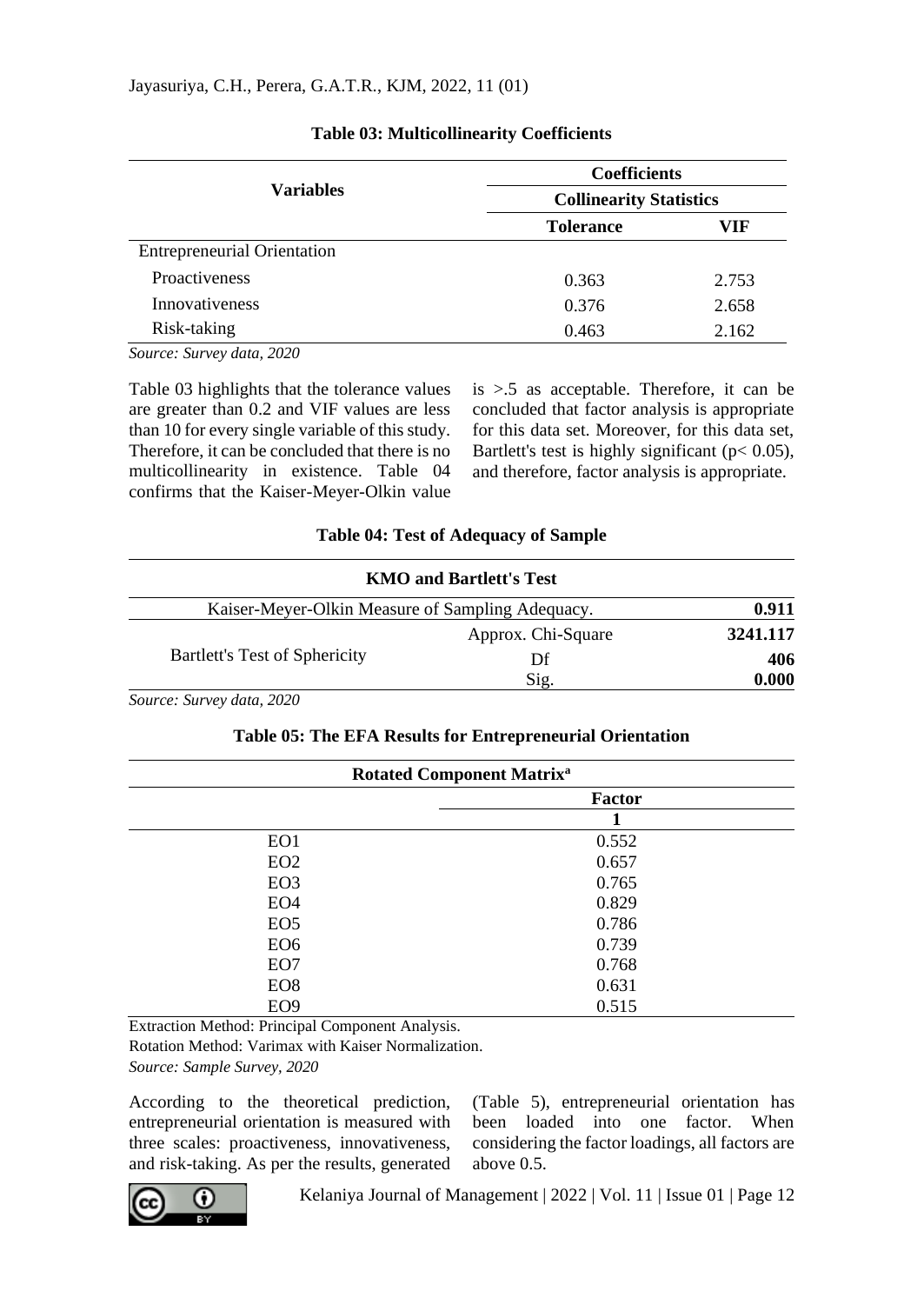According to the theoretical prediction global mindset is measured with one scale. As per the results generated (see Table 6), the global

mindset has been loaded into one factor. When considering the factor loadings, all factors are above 0.5.

| <b>Rotated Component Matrix</b> |        |  |
|---------------------------------|--------|--|
|                                 | Factor |  |
|                                 |        |  |
| GM1                             | .761   |  |
| GM <sub>2</sub>                 | .726   |  |
| GM <sub>3</sub>                 | .769   |  |
| GM4                             | .827   |  |
| GM <sub>5</sub>                 | .809   |  |
| GM <sub>6</sub>                 | .749   |  |
|                                 |        |  |

|  |  |  | Table 06: The EFA Results for Global Mindset |
|--|--|--|----------------------------------------------|
|--|--|--|----------------------------------------------|

Extraction Method: Principal Component Analysis.

Rotation Method: Varimax with Kaiser Normalization.

*Source: Sample Survey, 2020*

#### **Table 07: Results of the Reliability Analysis**

| <b>Cronbach's Alpha</b> | No of items |
|-------------------------|-------------|
|                         |             |
| 0.905                   |             |
| 0.808                   |             |
| 0.808                   |             |
| 0.893                   |             |
|                         |             |

*Source: Survey data, 2020*

According to Peterson (1994) coefficient alpha developed by Cronbach (1951) is used as a generalized measure of the internal consistency of a multi-item scale. According to Davidshofer and Murphy (2005) coefficient alpha value is below 0indicatesing an unacceptable level, 0.7 indicates a low level, between 0.8 and 0.9 indicates a moderate to a high level, and above 0.9 indicates a high level. In this study, the Cronbach's alpha coefficient for each construct was above the threshold level of

0.70. Therefore, the constructs in this present study reflect a good degree of reliability. As shown in Table 1.6, the AVE for each construct was higher than the square of the correlation between that construct and other constructs. Moreover, the correlation coefficients among the study constructs do not exceed 0.85 (Kline, 2011). Thus, all the constructs in the study represent different concepts and there are no problems with discriminant validity.

| Tapie vo: Convergent vanuity       |                    |       |                            |  |  |  |
|------------------------------------|--------------------|-------|----------------------------|--|--|--|
| <b>Construct</b>                   | <b>Measurement</b> |       | <b>Convergent Validity</b> |  |  |  |
|                                    |                    | CR    | <b>AVE</b>                 |  |  |  |
| <b>Entrepreneurial Orientation</b> | EΟ.                | 0.948 | 0.568                      |  |  |  |
| Proactiveness                      | <b>PR</b>          | 0.926 | 0.679                      |  |  |  |
| <b>Innovativeness</b>              | IN                 | 0.927 | 0.637                      |  |  |  |
| Risk-taking                        | <b>RT</b>          | 0.875 | 0.523                      |  |  |  |
| Dependent Variable: Global Mindset | <b>GM</b>          | 0.921 | 0.757                      |  |  |  |
|                                    |                    |       |                            |  |  |  |

**Table 08: Convergent Validity**

*Source: Survey data, 2020*

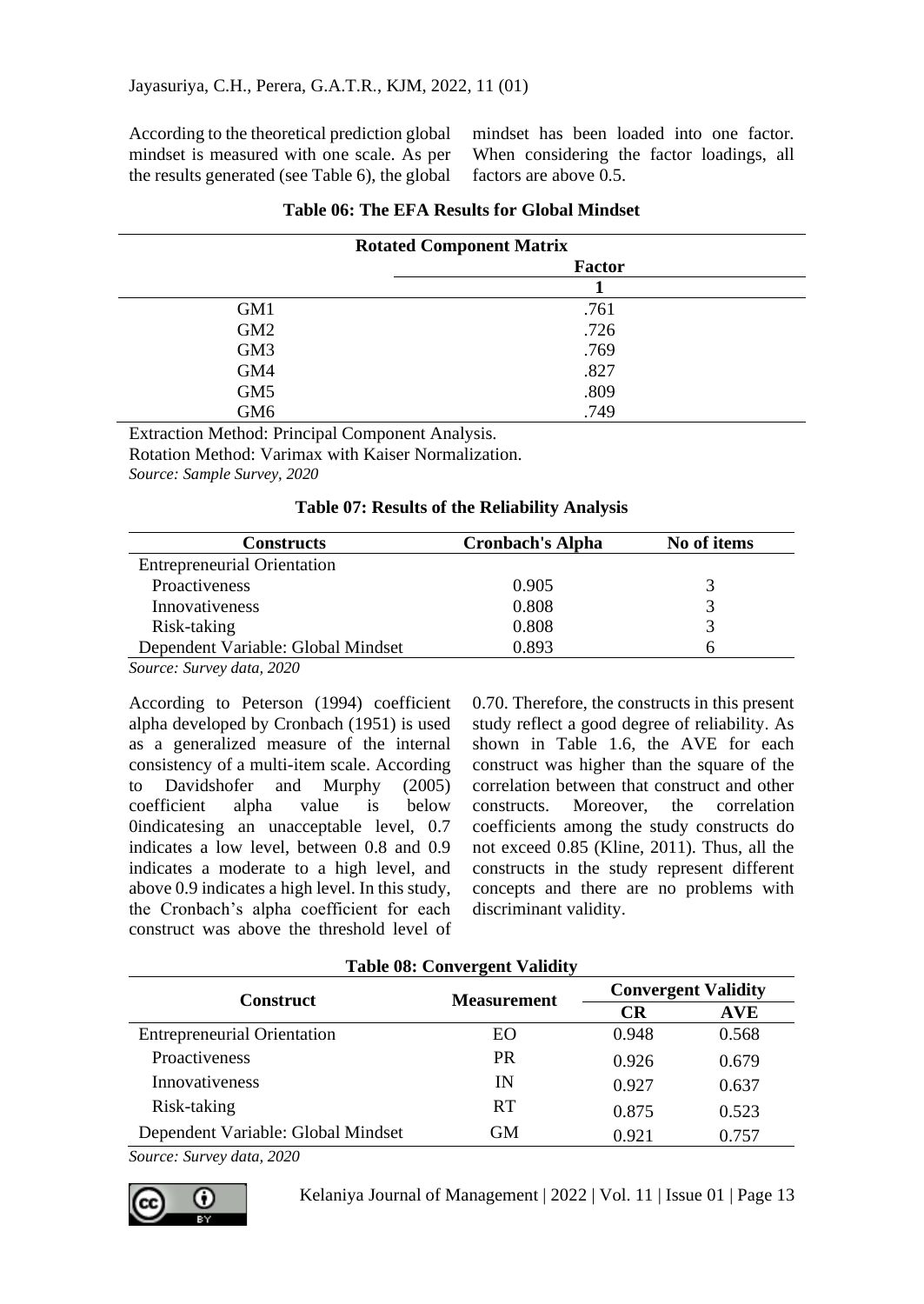| Construct                          | Measurement EO |       | DSC.  | DZC.  | DRC.  | GM    |
|------------------------------------|----------------|-------|-------|-------|-------|-------|
| <b>Entrepreneurial Orientation</b> | EО             | 0.754 |       |       |       |       |
| <b>Proactiveness</b>               | <b>PR</b>      | 0.762 | 0.824 |       |       |       |
| <b>Innovativeness</b>              | IN             | 0.761 | 0.773 | 0.798 |       |       |
| Risk-taking                        | <b>RT</b>      | 0.710 | 0.705 | 0.698 | 0.870 |       |
| Global Mindset                     | GМ             | 0.471 | 0.435 | 0.514 | 0.530 | 0.844 |

**Table 09: Square of Inter-Construct Correlations and the AVE for All Constructs**

*Source: Survey data, 2020*

The path coefficients are associated with standardized values ranging from  $-1$  to  $+1$ (Hair et al., 2020). The values closer to  $+1$ indicates a positive strong relationship between the variables, whereas those closer to -1 indicates a strong negative relationship (Hair et al., 2020). Path coefficient is assessed using bootstrapping in PLS-SEM (Hair et al., 2020). To conduct bootstrapping in PLS-SEM, a minimum number of 5000 bootstrap samples is required and several cases are required to be equal to the number of observations in the original sample (Hair et al., 2020). Since the current study consists of reflective-reflective higher-order constructs, the repeated indicator approach can be used to analyze the structural model (Hair et al.,2019). The path coefficients among the variables and their significance of them with relevance to the current study have been assessed.

| <b>Hypotheses</b> | Path                | Path<br>Coefficients $(\beta)$ | <b>Statistic</b> | <b>Values</b> | <b>Decision</b> |
|-------------------|---------------------|--------------------------------|------------------|---------------|-----------------|
| $H_1$             | $PR \rightarrow GM$ | 0.175                          | 1.779            | 0.000         | Supported       |
| H <sub>2</sub>    | $IN \rightarrow GM$ | 0.380                          | 4.265            | 0.000         | Supported       |
| $H_3$             | $RT \rightarrow GM$ | 0.396                          | 4.710            | 0.000         | Supported       |

*Source: Survey data, 2020*

The results of the model with the effects of proactiveness, innovativeness, and risktaking indicate that the greater the proactiveness, innovativeness, and risktaking orientations, the greater the global mindset. The results demonstrated significant paths from proactiveness (PR) to global

mindset (GM) ( $\beta$ =0.175, p < 0.05), innovativeness (IN) to global mindset (GM) ( $\beta$ =0.380,  $p$  < 0.05) and risk-taking (RT) to global mindset (GM) (β = 0.396, p < 0.05). Therefore, the H1, H2, and H3 hypotheses are accepted.



**Figure 04: Relationship between proactiveness and global mindset**

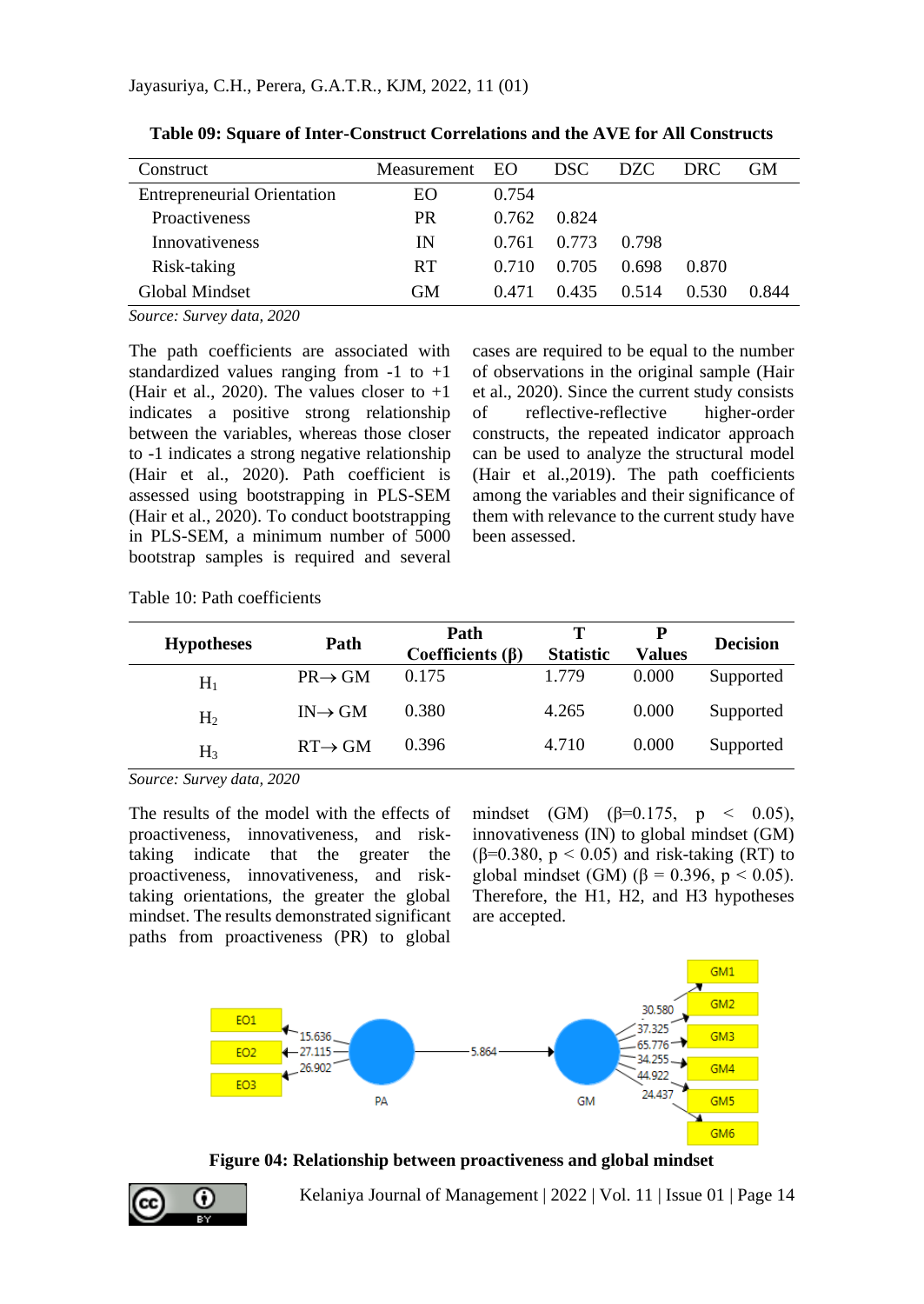

**Figure 05: Relationship between innovativeness and global mindset**



**Figure 06: Relationship between risk-taking and global mindset**



**Figure 07: Structural model**

# **Discussion**

The study examined Sri Lanka as a given scenario as a developing country context to investigate the relationship between three dimensions of entrepreneurial orientation: innovativeness, proactiveness, and risktaking, and the global mindset of ICT born-

റ вv

Kelaniya Journal of Management | 2022 | Vol. 11 | Issue 01 | Page 15

global. Three hypotheses were tested based on the objectives of the study to develop a greater understanding of the elements that influence the global mindset in Sri Lanka's technology-intensive ICT born-global through the entrepreneurial orientation of entrepreneurs. Adopting the research methodology described, data analysis was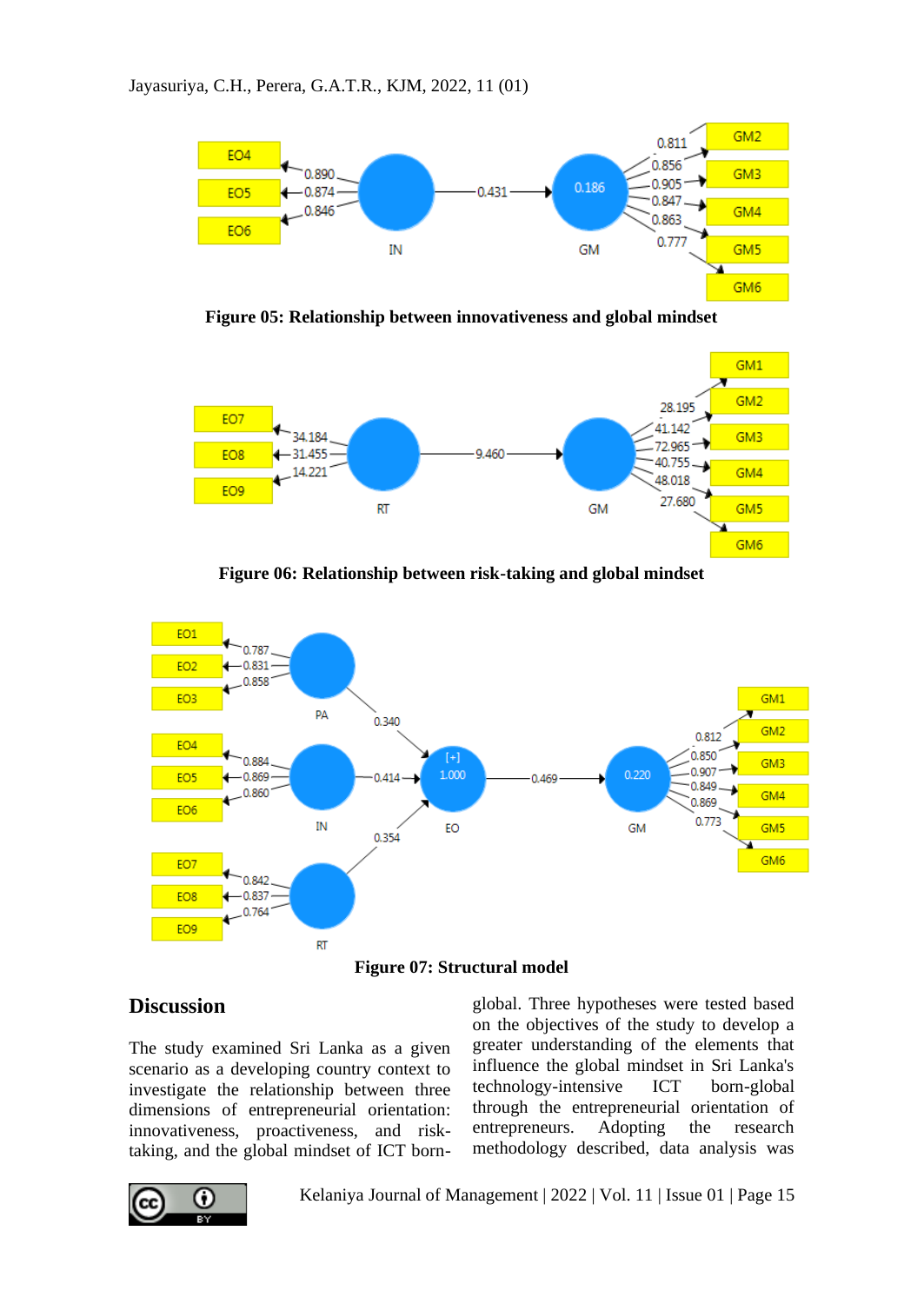conducted in an attempt to examine the extent to which the impact of proactiveness, innovativeness, and risk-taking orientations on the global mindset. Risk-taking orientation had the greatest impact on the global mindset among the surveyed ICT born-global, followed by proactive and innovative orientations.

Many organizational activities and processes, including internationalization, have long been thought to be influenced by entrepreneurial orientation (Fernandes Sampaio, Hernández-Mogollón, and de Ascensão-Gouveia-Rodrigues, 2020; Yoon, Kim, and Dedahanov, 2018; Knight and Liesch, 2016). The process of a company expanding its sales of goods and services across multiple geographic areas is known as firm internationalization (Attig et al., 2016). Firm internationalization necessitates a strategic orientation of innovativeness, proactiveness, and risk-taking on the part of the company (Taylor, 2013). Young enterprises face significant risk since they lack resources and, as ICT born global, they must develop new competencies to use technologies that help optimize global operations along the value chain. The discovered link between risk-taking and global attitude is consistent with Jin, Jung, and Jeong's findings (Jin, Jung, and Jeong, 2018). Risky operations, according to studies, can result in huge pay-outs for businesses and improve performance (Kreiser and Davis, 2010; Rauch et al., 2009). Yet others argue that risk-taking negatively affects SMEs' performance (Kreiser and Davis, 2010), scholars have also argued that this idiosyncratic resource's positive influence on performance is contextdependent (Naldi et al., 2007). As a result, managers at these companies must understand and apply their risk-taking strategies to internationalization efforts.

The existence of proactive entrepreneurial orientation among the owners of Sri Lankan ICT born-global has a substantial impact on developing the global mindset of those enterprises, according to the results of the proactive entrepreneurial orientation dimension. In comparison to past studies, the findings are unsurprising, as proactiveness has been shown to greatly improve the scope of internationalization (Jin, Jung, and Jeong, 2018). Proactivity refers to a readiness to take risks, such as launching new products or services ahead of the competition or anticipating future demands to create, change, and shape the environment (Keh et al., 2007). Proactive firms are also more sensitive to foreign market needs and are as a result poised to exploit overseas opportunities that fit their capabilities (Morris et al., 2011). As a result, these businesses may face non-trivial search costs because of investigating new markets and then putting in place appropriate tactics (Leonidou et al., 2007). Because of their and their potential markets' online presence, the ICT industry's searching and networking costs are quite low.

The results of the examination of the relationship between innovativeness and global mindset revealed that innovativeness reinforces the global mindset. Innovativeness is commonly thought to influence a firm's ability to internationalize as entering countries that differ significantly from a firm's home country and potentially from other countries already entered may require a firm to modify its products to meet the unique needs of new markets (Louter et al., 1991). In addition, internationalization requires firms to acquire knowledge related to "a country's product standards, industry norms, customer needs, as well as the practices and capabilities of local competitors" (Sapienza et al., 2006). Aligning with the findings of this study, Jin, Jung, and Jeong (2018) also found a positive and significant impact of innovativeness on increasing the international scope of managers. An innovative posture is more critical in firm internationalization as it enables a firm to develop products and services that meet the specific demands of its target markets (Boso et al., 2016).

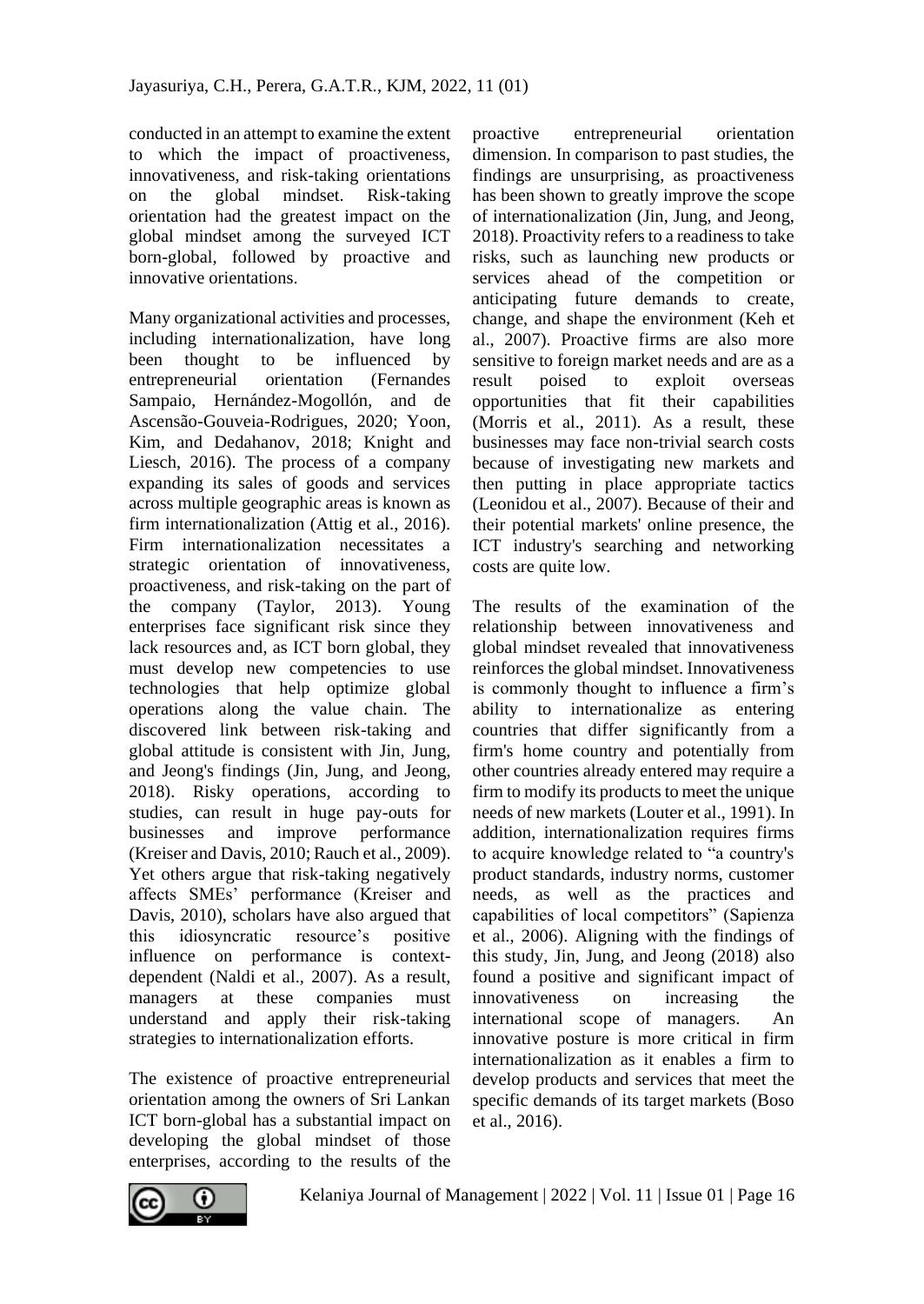Specifically, innovativeness refers to a company's willingness to explore and develop new products and services to meet the demands of clients in new markets. This highlights the critical role innovativeness plays in the successful establishment of an international or cross-border presence. Internationalization enables businesses to exploit their financial commitment to research and development, thereby deepening the innovativeness-performance relationship. Brüderl and Preisendörfer (2000) stress the significance of innovativeness in small businesses and anticipate firm growth as a critical element that should not be ignored. Thus, SMEs that engage in innovativeness tend to introduce new product features and develop new markets or skills. As a result, while a local firm's performance can be improved by being innovative in its home market, this innovative attitude will convert to superior performance when this resource is directed toward foreign activities.

# **Conclusion**

In both academic and corporate circles, the globalization of new ventures, particularly in the ICT industry, has risen in popularity. Those born-global ICT companies benefit from technological advancements in information and communication technologies. The global mindset of these internationalized new ventures distinguishes them. However, there has been debate over the inadequacy of representation of Sri Lankan technology ICT firms in the global market when contrasted to other nations in the region. The purpose of this study has been to investigate the factors that influence the global mindset of technology-intensive ICT start-ups across Sri Lanka, along with their entrepreneurial orientation.

The study attempted to answer the question; do the three dimensions of entrepreneurial orientation impact on the global mindset differently. Therefore, the purpose of the study was to see if the three aspects of entrepreneurial orientation have an impact on the global mentality. The study used a survey strategy to collect data from 295 technologyintensive ICT enterprises in Sri Lanka, and the data were analyzed using the PLS-SEM analytical method of determining the causal relationship between variables. The results demonstrate a considerable positive relationship between proactiveness, innovation, risk-taking, and a global mindset. Innovativeness and risk-taking orientations, however, had the greatest effect on the global mindset among the three different entrepreneurial orientations.

# **Implications**

The owners of those ICT start-ups in technology-intensive industries may understand the importance of determining the capabilities of the company. Moreover, startups are the firms to be developed in the future to the level of small and medium-sized companies that are expected to contribute to the economic development in their home countries, allowing the international transference of knowledge, promoting activities high in added value, developing new global industries, and making a country a more attractive place for commerce and investment.

Paul and Rosado-Serrano (2019) have claimed that born-global may be unique based on the country's context. Further, early studies in this area focused more on firms from developed countries and emerging economies (Paul and Gupta, 2014). For firms located in small developing economies with small domestic markets like Sri Lanka, the rise of new businesses and business models are an important opportunity for growth and value creation (Lu and Beamish, 2001). Given that, there are not many studies exploring born-global in the context of firms from developing countries, the findings can be used by the founders of start-ups from the developing economies to expand their global orientation through significant entrepreneurial orientation dimensions.

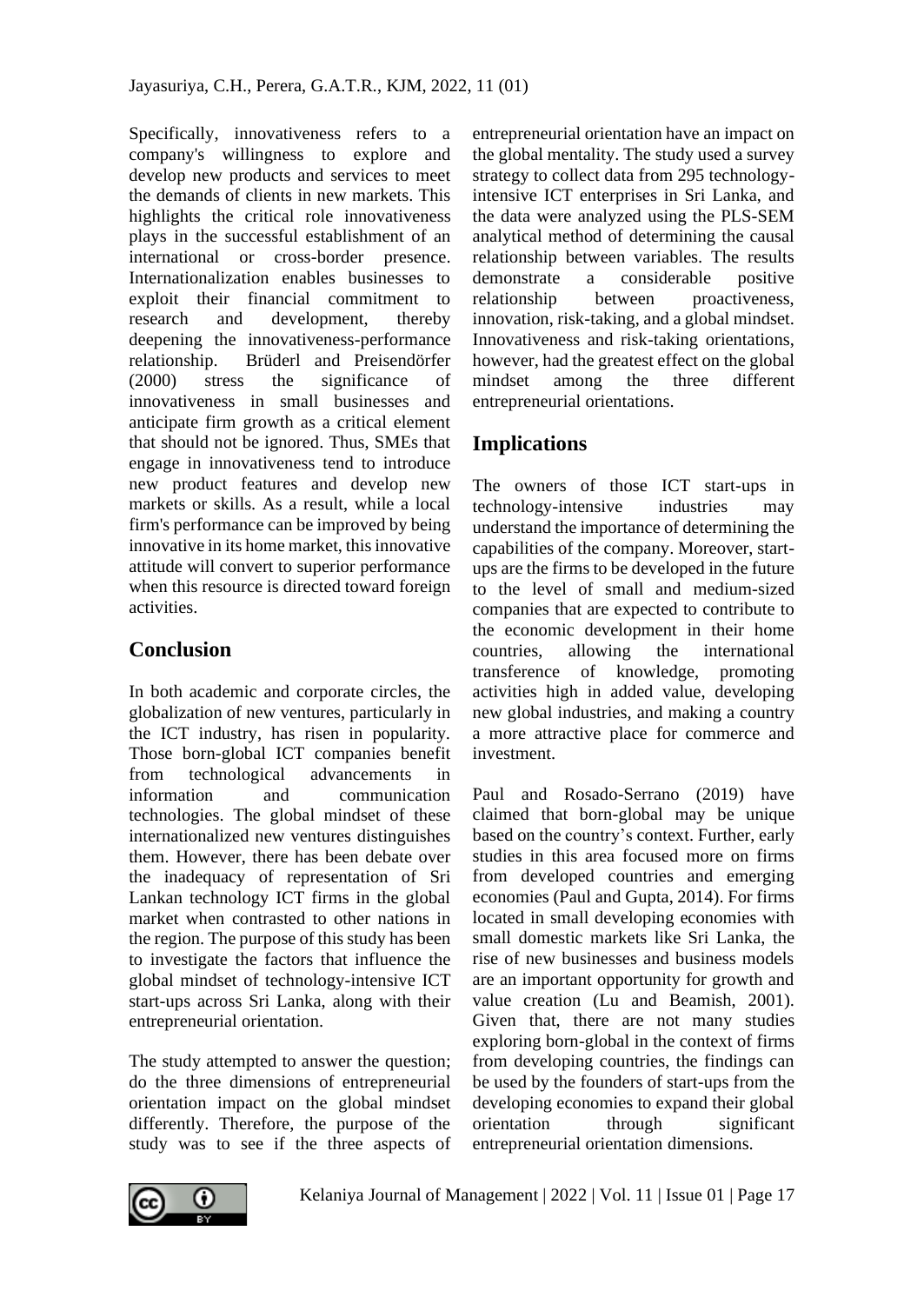The results of the study will provide great insight for the entrepreneurs from the ICT industry sector provided the fact that the technology-intensive industry is a powerful wealth creator of developing and emerging economies. The ICT sector experienced unrivaled job creation, extraordinary growth, and accelerated product cycles in any country (Li, Shang, and Slaughter, 2010). Given the contribution of technology-intensive to the economy and to the wealth of the country, this study provides implications for the policymakers to better understand the technology-intensive sector in developing countries like Sri Lanka to re-think their global mindset.

As previously discussed, internationalization is an inevitable trend for all firms; in view of this, entrepreneurs of born-global in developing countries like the Sri Lankan context should be aware that their firms have high potential to be global even without proactiveness if the firm practices entrepreneurial processes along with innovativeness and risk-taking.

# **Limitations and Future Research Directions**

One limitation is that considering the literature support of the key constructs of this study, there are very few numbers of studies that considered the global mindset as a cognitive aspect of early internationalization decision used in this study has less empirical support from the literature.

This study particularly aimed at the firms that are service-oriented and engage in technology-intensive industry sectors. Therefore, the results could not be useful for generalizability across industry sectors. The extension of this study can be conducted in other industry sectors as well.

In this study, the primary data was collected from the listed born-global who falls into the category the firm's started internationalization within the first three



years after inception (Knight and Cavusgil, 2004) in the website directory of "StartupSL" website (Digital Infrastructure and Information Technology Division, Ministry of Defence, Sri Lanka, 2020). Due to the unavailability of a list of all the start-ups in Sri Lanka, the sample selected based on these two directories is expected to limit accessing the technology-intensive firms not registered on the website of Sri Lanka. The extension of this study can be conducted using other startup firms not registered on the website but relevant for this study.

The final limitation is that this study is based on the context of Sri Lanka. This means that the findings may have limited generalisability to other countries. Countries differ in relation to various aspects, including culture, demography, social elements, economic elements, and others, thereby, highlighting that the conclusions generated from this study may not be applicable to other countries.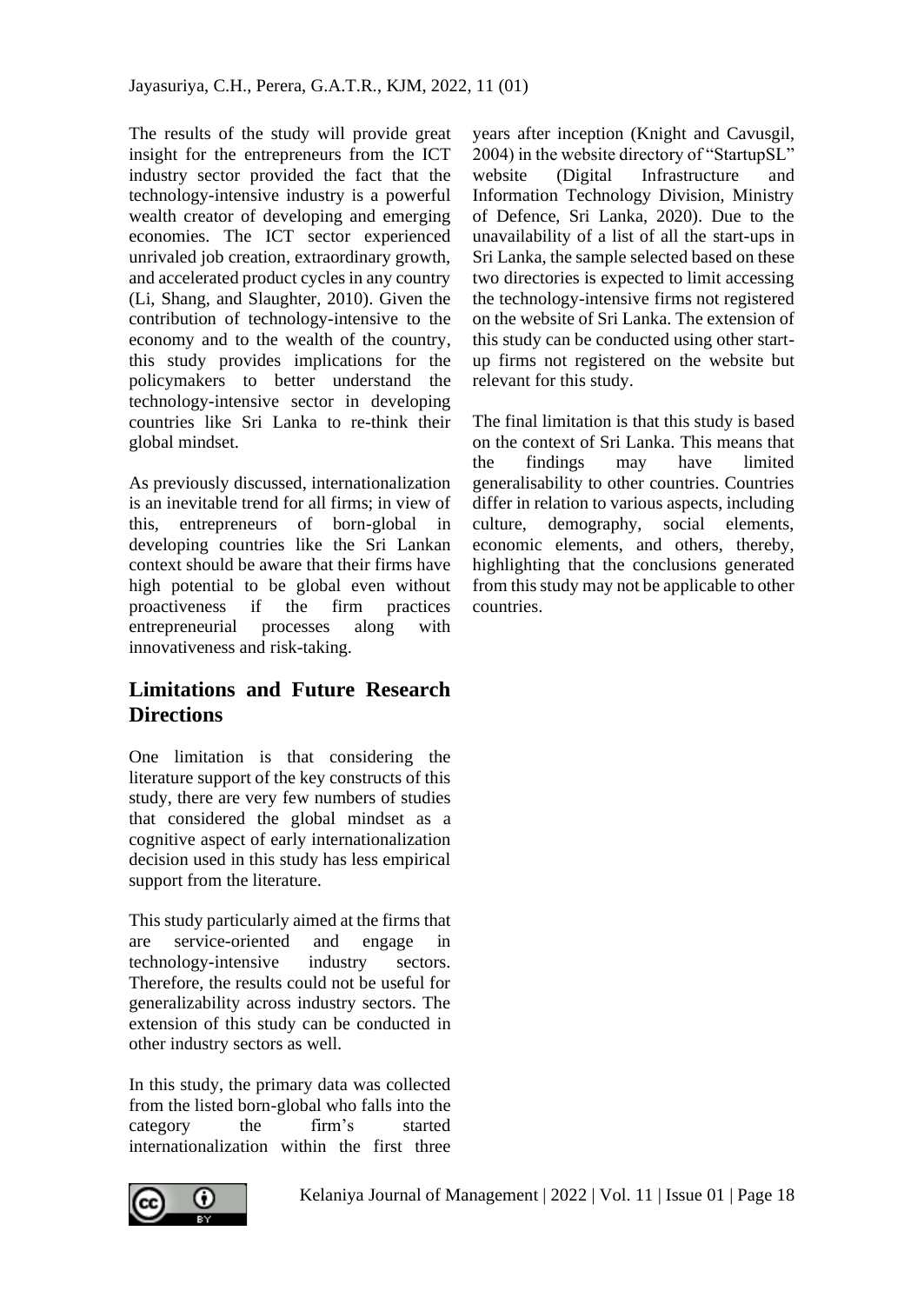## **References**

Ahmed, F. U., and Brennan, L. 2019. Performance determinants of early internationalizing firms: The role of international entrepreneurial orientation. *Journal of International Entrepreneurship*, 17(3), pp.389-424.

Almor, T. 2013. Conceptualizing paths of growth for technology-based born-global firms originating in a small-population advanced economy. *International Studies of Management & Organization*, 43(2), 56-78. https://doi.org/10.2753/IMO0020-8825430203

Andersson, S., Evers, N., and Gliga, G. 2018. Entrepreneurial marketing and born global internationalization in China. Qualitative Market Research: *An International Journal.*  https://doi.org/10.1108/QMR-11-2016-0115

Andresen, M., and Bergdolt, F. (2017). A systematic literature review on the definitions of global mindset and cultural intelligence–merging two different research streams. *The International Journal of Human Resource Management*, 28(1), pp.170-195. https://doi.org/10.1080/09585192. 2016.1243568

Anwar, M., Clauss, T., and Issah, W. B. 2021. Entrepreneurial orientation and new venture performance in emerging markets: the mediating role of opportunity recognition. *Review of Managerial Science*, 1-28. https://doi.org/10.1007/s11846-021-00457-w

Astini, R., and Tafiprios, T. 2017. The Application of Three Orientation (Market, Technology and Entrepreneurship Orientation) and Global Mindset as Efforts to Increase the Growth and Export Performance: Evidence from Micro, Small and Medium-Sized Industries of Teak Furniture in JAVA Island. *Journal of Economic & Management Perspectives*, 11(1), pp.1731- 1742.

Attig, N., Boubakri, N., El Ghoul, S., and Guedhami, O. 2016. Firm internationalization and corporate social responsibility. *Journal of Business Ethics*, 134(2), pp.171-197. https://doi.org/10.1007/s10551-014-2410-6

Baker Jr, M. D., and Maner, J. K. 2008. Risk-taking as a situationally sensitive male mating strategy. *Evolution and Human Behavior*, 29(6), pp.391-395. https://doi.org/10.1016/j.evolhumbehav.2008.06.001

Basbeth, F., Ramli, A., Razik, M. A. B., Zain, R. M., and Nawi, N. B. C. 2019. The Role of Multi-Dimensional EO in the Competitive Strategy-Performance Link. *Research in World Economy*, 10(2), pp.20-25. https://doi.org/10.5430/rwe.v10n2p20

Bloodgood, J. M., Sapienza, H. J., and Almeida, J. G. 1996. The internationalization of new high-potential US ventures: Antecedents and outcomes. *Entrepreneurship theory and practice*, 20(4), pp.61-76. https://doi.org/10.1177%2F104225879602000405

Boso, N., Oghazi, P., Cadogan, J. W., and Story, V. M. 2016. Entrepreneurial and marketoriented activities, financial capital, environment turbulence, and export performance in an emerging economy. *Journal of Small Business Strategy*, 26(1), pp.1-24. https://doi.org/10.1108/EBR-11-2018-0203

Bourgeois III, L. J. 1980. Performance and consensus. *Strategic Management Journal*, 1(3), pp.227-248. https://doi.org/10.1002/smj.4250010304

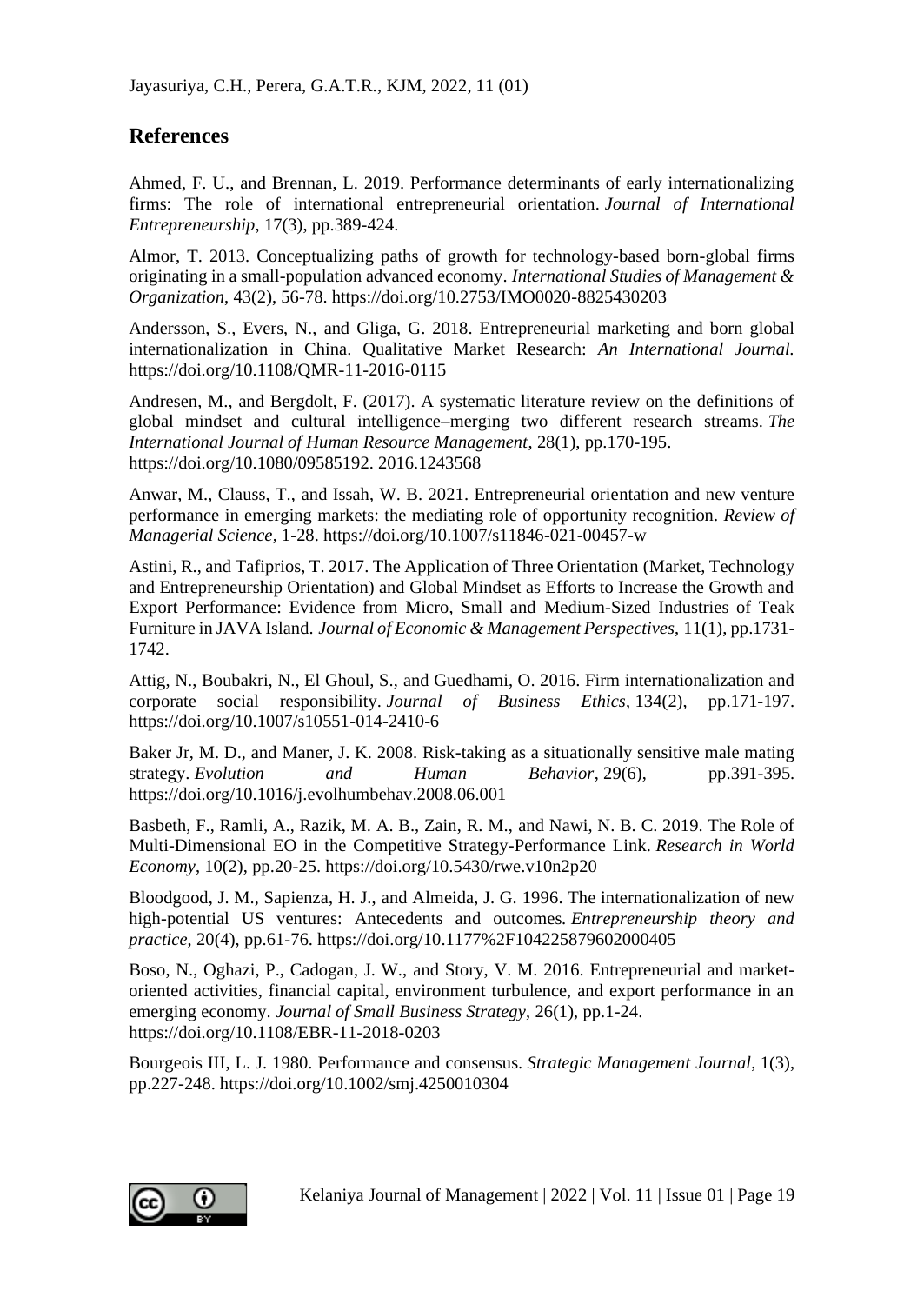Bowen, D. E., and Inkpen, A. C. 2009. Exploring the role of "global mindset" in leading change in international contexts. *The Journal of Applied Behavioural Science*, 45(2), pp.239- 260. https://doi.org/10.1177%2F0021886309334149

Brüderl, J., and Preisendörfer, P. 2000. Fast-growing businesses: empirical evidence from a German study. *International Journal of Sociology*, 30(3), pp.45-70. https://doi.org/10.1080/15579336.2000.11770218

Burgelman, R. A. 1983. Corporate entrepreneurship and strategic management: Insights from process study. *Management* Science, 29(12), pp.1349-1364. https://doi.org/10.1287/mnsc.29.12.1349

Calic, G., and Shevchenko, A. 2020. How signal intensity of behavioral orientations affects crowdfunding performance: The role of entrepreneurial orientation in crowdfunding business ventures. *Journal of Business Research*, 115, pp.204-220. https://doi.org/10.1016/j.jbusres.2020.04.060

Caputo, A., Pellegrini, M. M., Dabić, M., and Dana, L. P. 2022. Introduction to The International Dimension of Entrepreneurial Decision-Making: Cultures, Contexts, and Behaviours. *In The International Dimension of Entrepreneurial Decision-Making. Springer, Cham*. https://doi.org/ 10.1007/978-3-030-85950-3\_1

Cavusgil, S. T., and Knight, G. 2015. The born global firm: An entrepreneurial and capabilities perspective on early and rapid internationalization. *Journal of International Business Studies*, 46(1), pp.3-16. https://doi.org/10.1057/jibs.2014.62

Central Bank of Sri Lanka. 2018. Annual Report. Retrieved September 29, 2019, from Central Bank of Sri Lanka: https://www.cbsl.gov.lk/en/publications/economic-and-financialreports/annual-reports/annual-report-2018

Chandler, G. N., DeTienne, D. R., McKelvie, A., and Mumford, T. V. 2011. Causation and effectuation processes: A validation study. *Journal of Business Venturing*, 26(3), pp.375-390. https://doi.org/10.1016/j.jbusvent.2009.10.006

Chandra, A., Paul, J., and Chavan, M. 2020. Internationalization barriers of SMEs from developing countries: a review and research agenda. *International Journal of Entrepreneurial Behavior & Research*. https://doi.org/10.1108/IJEBR-03-2020-0167

Chen, F. F. 2007. Sensitivity of goodness of fit indexes to lack of measurement invariance. *Structural Equation Modelling: A Multidisciplinary Journal*, 14(3), pp.464-504. https://doi.org/10.1080/10705510701301834

Chetty, S., and Campbell-Hunt, C. 2004. A strategic approach to internationalization: a traditional versus a "born-global" approach. *Journal of International marketing*, 12(1), pp.57- 81. https://doi.org/10.1509%2Fjimk.12.1.57.25651

Chetty, S., Ojala, A., and Leppäaho, T. 2015. Effectuation and foreign market entry of entrepreneurial firms. *European Journal of Marketing*. https://doi.org/10.1108/EJM-11-2013- 0630

Ciravegna, L., Kuivalainen, O., Kundu, S. K., and Lopez, L. E. 2018. The antecedents of early internationalization: A configurational perspective. *International Business Review*, 27(6), pp.1200-1212. https://doi.org/10.1016/j.ibusrev.2018.05.002

Coviello, N. 2015. Re-thinking research on born global. *Journal of International Business Studies*, 46(1), pp.17-26. https://doi.org/10.1057/jibs.2014.59

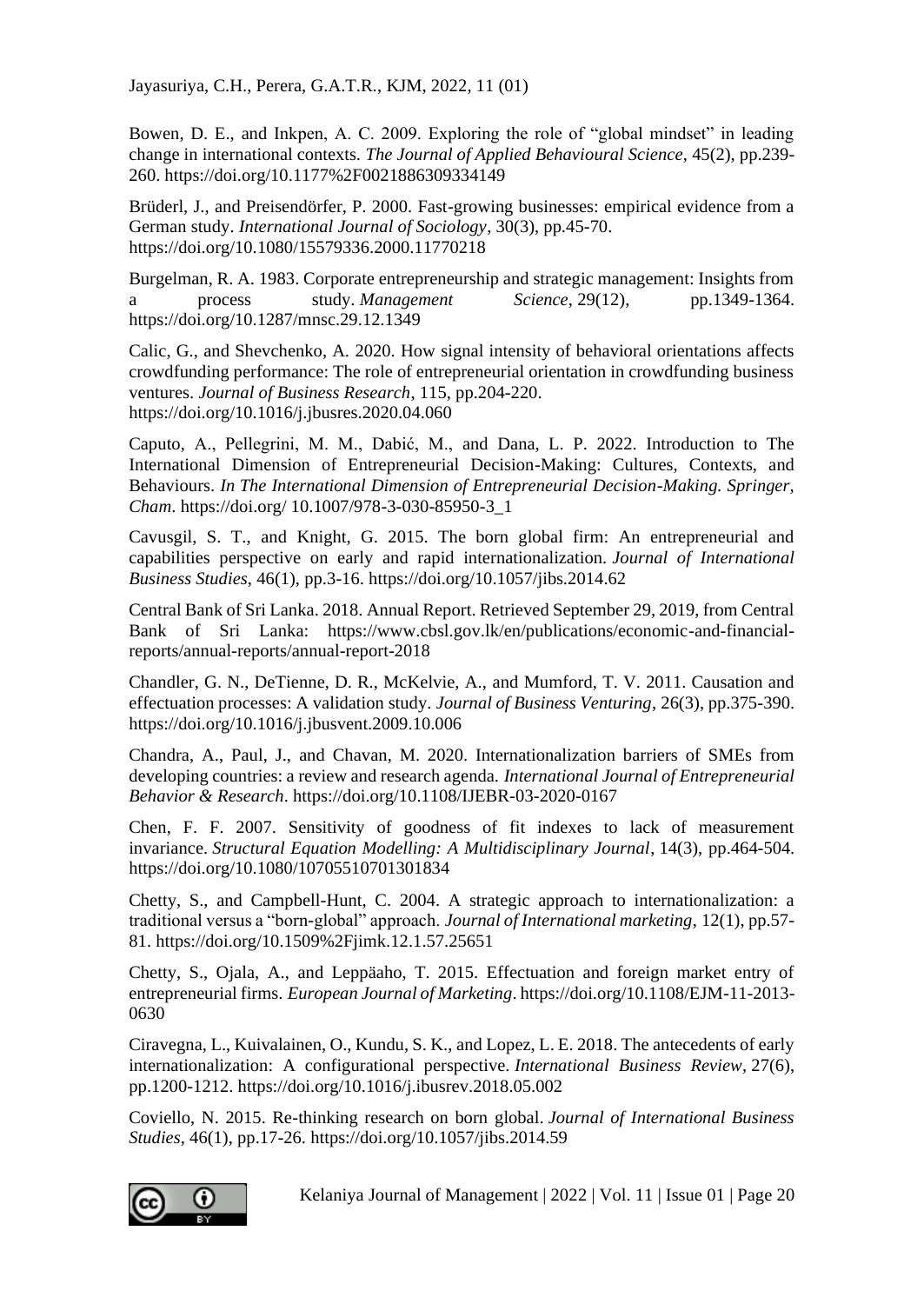Covin, J. G., and Miller, D. 2014. International entrepreneurial orientation: Conceptual considerations, research themes, measurement issues, and future research directions. *Entrepreneurship Theory and Practice*, 38(1), pp.11-44. https://doi.org/10.1111%2Fetap.12027

Covin, J. G., and Slevin, D. P. 1991. A conceptual model of entrepreneurship as firm behavior. *Entrepreneurship Theory and Practice*, 16(1), pp.7-26. https://doi.org/10.1177%2F104225879101600102

Covin, J. G., and Wales, W. J. 2019. Crafting high-impact entrepreneurial orientation research: Some suggested guidelines. *Entrepreneurship Theory and Practice*, 43(1), pp.3-18. https://doi.org/10.1177/1042258718773181

Covin, J. G., Green, K. M., and Slevin, D. P. 2006. Strategic process effects on the entrepreneurial orientation–sales growth rate relationship. *Entrepreneurship Theory and Practice*, 30(1), pp.57-81. https://doi.org/10.1111%2Fj.1540-6520.2006.00110.x

Cronbach, L. J. 1951. Coefficient alpha and the internal structure of tests. psychometrika, 16(3), pp.297-334. https://doi.org/10.1007/BF02310555

Crossan, M. M., and Apaydin, M. 2010. A multi‐dimensional framework of organizational innovation: A systematic review of the literature. *Journal of Management Studies*, 47(6), pp.1154-1191. https://doi.org/10.1111/j.1467-6486.2009.00880.x

Cseh, M., Davis, E. B., and Khilji, S. E. 2013. Developing a global mindset: Learning of global leaders. *European Journal of Training and Development*. https://doi.org/10.1108/03090591311327303

Dadzie, Z., Agyapong, A., and Suglo, A. 2020. The role of internationalization in entrepreneurial orientation-performance link: Empirical study of SMEs in a developing nation perspective. *Review of International Business and Strategy*. https://doi.org/10.1108/RIBS-09- 2019-0126

Dar, I. A. 2019. Internationalisation of SMEs: how does global mindset and network relationships impact in India. *International Journal of Business and Globalisation*, 23(4), pp.568-581.

Dar, I. A., and Mishra, M. 2019. Internationalisation of SMEs: development and validation of a multi-dimensional measurement scale. *International Journal of Entrepreneurship and Small Business*, 38(4), pp.507-520.

Davidshofer, K. R., and Murphy, C. O. 2005. Psychological testing: principles and applications.

Digital Infrastructure and Information Technology Division, Ministry of Defence, Sri Lanka. 2020. Explore: Startup SL. Retrieved 2019 September, from Startup SL: <https://www.startupsl.lk/>

Dlugoborskyte, V., and Petraite, M. 2017. Framework for explaining the formation of knowledge intensive entrepreneurial born global firm: Entrepreneurial, strategic and network based constituents. *Journal of Evolutionary Studies in Business*, 2(1), pp.174-202. https://doi.org/10.1344/jesb2017.1.j026

Eriksson, T., Nummela, N., and Saarenketo, S. 2014. Dynamic capability in a small global factory. *International Business Review*, 23(1), pp.169-180. https://doi.org/10.1016/j.ibusrev.2013.03.007

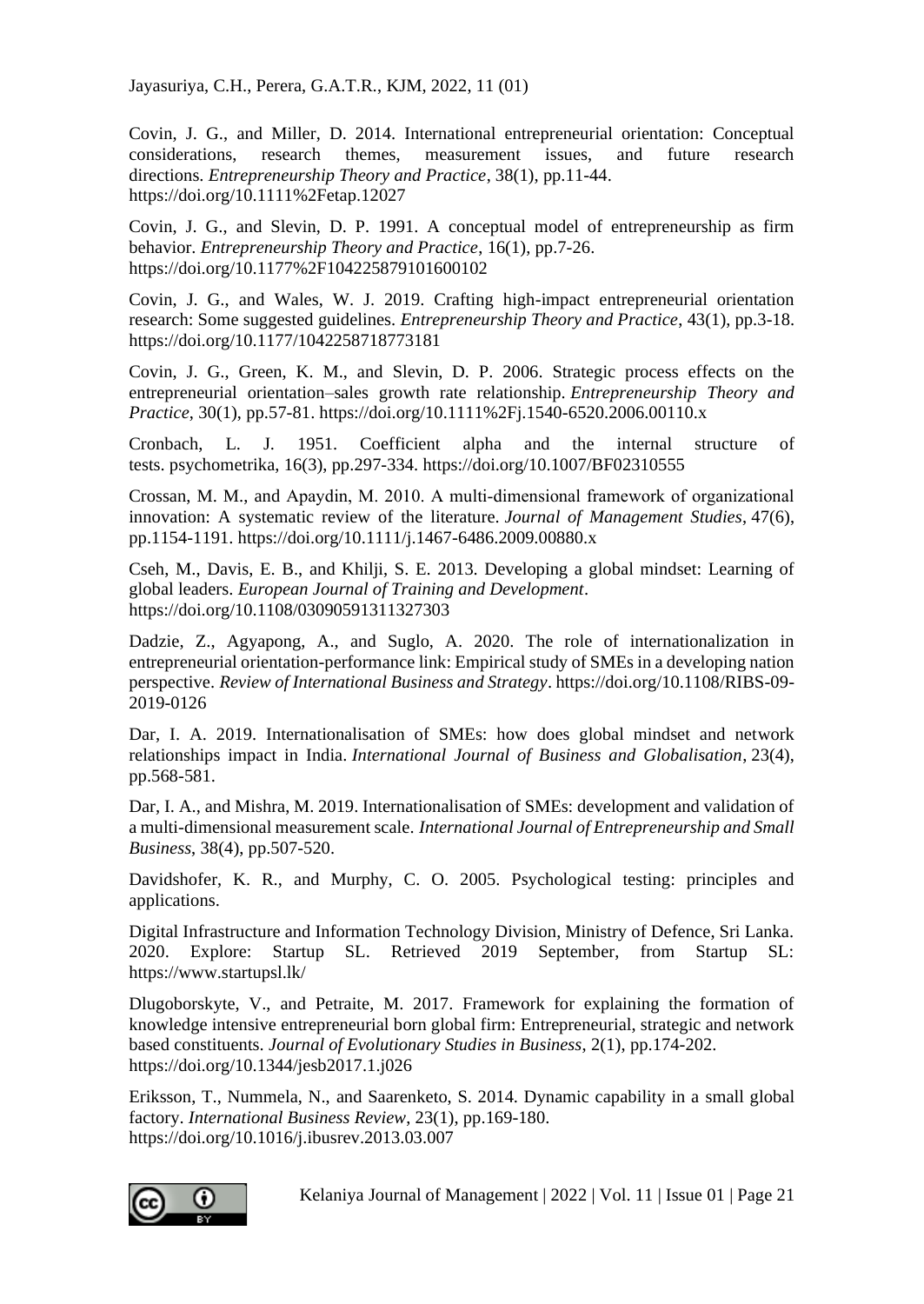Escandon-Barbosa, D., Rialp-Criado, J., Fuerst, S., Rodriguez-Orejuela, A., and Castro-Aristizabal, G. 2019. Born global: the influence of international orientation on export performance. Heliyon, 5(11).

Falahat, M., Migin, M. W., Chuan, C. S., and Kong, P. F. 2015. Conceptualising the early and rapid internationalising firms. *Procedia-Social and Behavioral Sciences*, 211, pp.612-618. https://doi.org/10.1016/j.sbspro.2015.11.080

Felício, J. A., Duarte, M., and Rodrigues, R. 2016. Global mindset and SME internationalization: A fuzzy-set QCA approach. *Journal of Business Research*, 69(4), pp.1372-1378. https://doi.org/10.1016/j.jbusres.2015.10.110

Felício, J. A., Meidutė, I., and Kyvik, Ø. 2016. Global mindset, cultural context, and the internationalization of SMEs. *Journal of Business Research*, 69(11), pp.4924-4932. https://doi.org/10.1016/j.jbusres.2016.04.054

Fernandes Sampaio, C. A., Hernández Mogollón, J. M., and de Ascensão Gouveia Rodrigues, R. J. 2020. The relationship between market orientation, customer loyalty and business performance: A sample from the Western Europe hotel industry. *Tourism and Hospitality Research*, 20(2), pp.131-143.

Fernández-Mesa, A., and Alegre, J. 2015. Entrepreneurial orientation and export intensity: Examining the interplay of organizational learning and innovation. *International Business Review*, 24(1), pp.148-156. https://doi.org/10.1016/j.ibusrev.2014.07.004

Freeman, S., and Cavusgil, S. T. 2007. Toward a typology of commitment states among managers of born-global firms: A study of accelerated internationalization. *Journal of International Marketing*, 15(4), pp.1-40. https://doi.org/10.1509/jimk.15.4.1

Frishammar, J., and Åke Hörte, S. 2007. The role of market orientation and entrepreneurial orientation for new product development performance in manufacturing firms. *Technology Analysis & Strategic Management*, 19(6), pp.765-788. https://doi.org/10.1080/09537320701711231

George, B. A., and Marino, L. 2011. The epistemology of entrepreneurial orientation: Conceptual formation, modelling, and operationalization. *Entrepreneurship Theory and Practice*, 35(5), pp.989-1024. https://doi.org/10.1111%2Fj.1540-6520.2011.00455.x

Gerschewski, S., Rose, E. L., and Lindsay, V. J. 2015. Understanding the drivers of international performance for born global firms: An integrated perspective. *Journal of World Business,* 50(3), pp.558-575. https://doi.org/10.1016/j.jwb.2014.09.001

Govindarajan, V., and Gupta, A. K. 2001. Building an effective global business team. *MIT Sloan Management Review*, 42(4), p.63.

Gupta, A. K., and Govindarajan, V. 2001. Converting global presence into global competitive advantage. *Academy of Management Perspectives*, 15(2), pp.45-56. https://doi.org/10.5465/ame.2001.4614881

Gupta, A. K., and Govindarajan, V. 2002. Cultivating a global mindset. *Academy of Management Perspectives*, 16(1), pp.116-126. https://doi.org/10.5465/ame.2002.6640211

Hair Jr, J. F., Howard, M. C., and Nitzl, C. 2020. Assessing measurement model quality in PLS-SEM using confirmatory composite analysis. *Journal of Business Research*, 109, pp.101-110. https://doi.org/10.1016/j.jbusres.2019.11.069

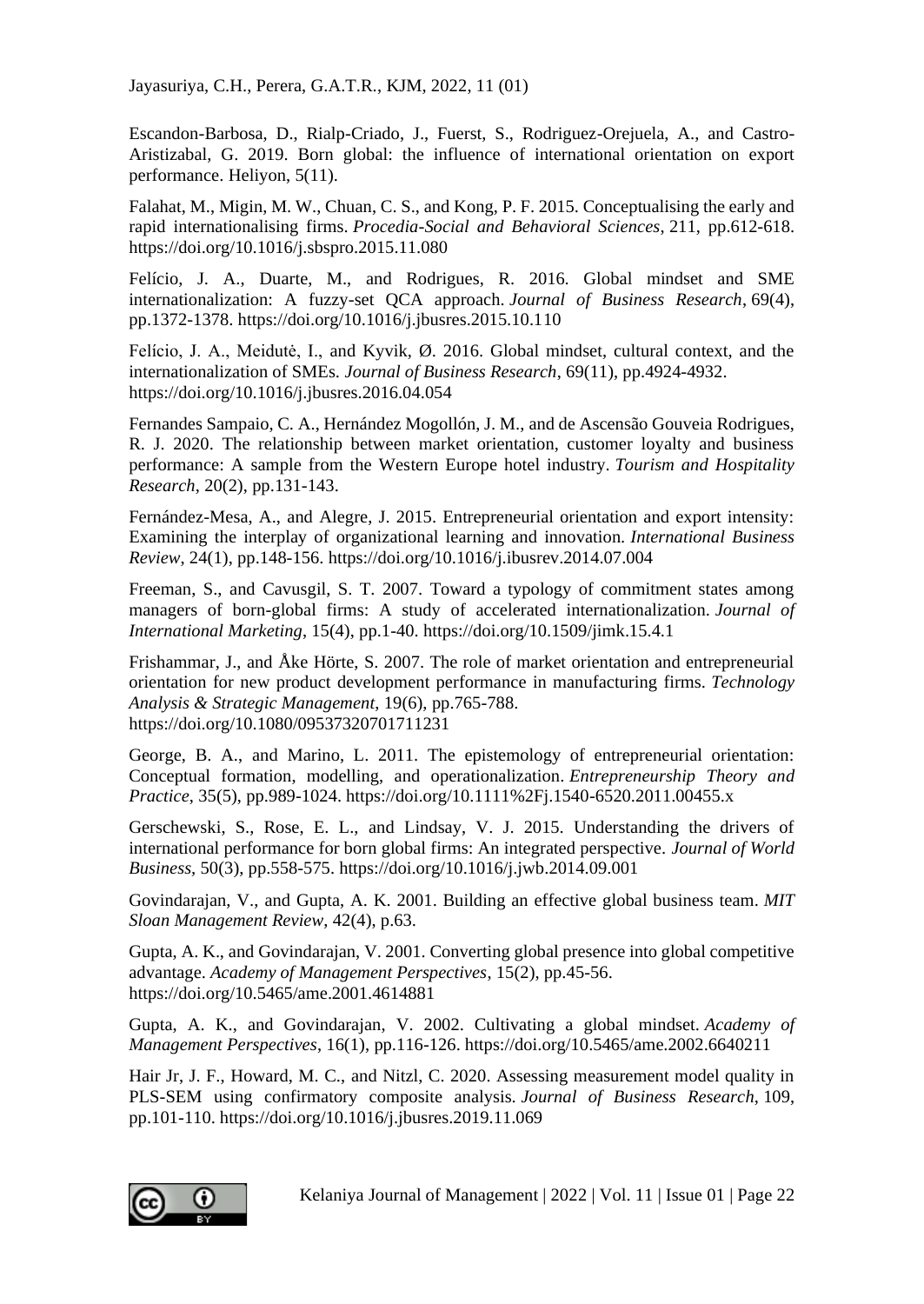Hair, J. F., Risher, J. J., Sarstedt, M., and Ringle, C. M. 2019. When to use and how to report the results of PLS-SEM. *European business review*. https://doi.org/10.1108/EBR-11-2018- 0203

Hanebuth, A., and Nippa, M. 2014. Global Mindset in international virtual research teams–A research framework and agenda. Available at SSRN 2509794. https://doi.org/10.2139/ssrn.2509794

Harvey, M., and Novicevic, M. M. 2001. The impact of hypercompetitive "timescapes" on the development of a global mindset. *Management Decision*. https://doi.org/10.1108/EUM0000000005563

Herath, H. M. T. S., and Karunaratne, H. D. 2017. Entrepreneurial orientation of information and communication technology services exports in Sri Lanka. *Journal of Business and Economics*, 8(7), pp.573-583. https://doi.org/10.15341/jbe(2155-7950)/07.08.2017/006

Hervé, A., Schmitt, C., and Baldegger, R. 2020. Digitalization, Entrepreneurial Orientation and Internationalization of Micro-, Small-and Medium-Sized Enterprises. *Technology Innovation Management Review*, 10(4).

Hofer, C. W., and Sandberg, W. R. 1987. Improving new venture performance: Some guidelines for success. *American Journal of Small Business*, 12(1), pp.11-26. https://doi.org/10.1177%2F104225878701200101

Hughes, M., and Morgan, R. E. 2007. Deconstructing the relationship between entrepreneurial orientation and business performance at the embryonic stage of firm growth. *Industrial Marketing Management*, 36(5), pp.651-66. https://doi.org/10.1016/j.indmarman.2006.04.003

Hughes, M., Cesinger, B., Cheng, C. F., Schuessler, F., and Kraus, S. 2019. A configurational analysis of network and knowledge variables explaining Born Globals' and late internationalizing SMEs' international performance. *Industrial Marketing Management,* 80, pp.172-187. https://doi.org/10.1016/j.indmarman.2017.12.001

Hughes, M., Hughes, P., and Morgan, R. E. 2007. Exploitative learning and entrepreneurial orientation alignment in emerging young firms: Implications for market and response performance. *British Journal of Management*, 18(4), pp.359-375. https://doi.org/10.1111/j.1467-8551.2007.00519.x

Hughes, M., Hughes, P., Hodgkinson, I., Chang, Y. Y., and Chang, C. Y. 2021. Knowledge‐ based theory, entrepreneurial orientation, stakeholder engagement, and firm performance. *Strategic Entrepreneurship Journal*. https://doi.org/10.1002/sej.1409

Hult, G. T. M., Hurley, R. F., and Knight, G. A. 2004. Innovativeness: Its antecedents and impact on business performance. *Industrial Marketing Management*, 33(5), pp.429-438.

Jafari-Sadeghi, V., Nkongolo-Bakenda, J. M., Dana, L. P., Anderson, R. B., and Biancone, P. P. 2020. Home country institutional context and entrepreneurial internationalization: the significance of human capital attributes. *Journal of International Entrepreneurship*, 18(2), pp.165-195. https://doi.org/10.1007/s10843-019-00264-1

Jantunen, A., Puumalainen, K., Saarenketo, S., and Kyläheiko, K. 2005. Entrepreneurial orientation, dynamic capabilities and international performance. *Journal of International Entrepreneurship*, 3(3), pp.223-243. https://doi.org/10.1007/s10843-005-1133-2

Javalgi, R. R. G., Todd, P., and Granot, E. 2011. The internationalization of Indian SMEs in B‐to‐B markets. *Journal of Business & Industrial Marketing*. https://doi.org/10.1108/08858621111162343

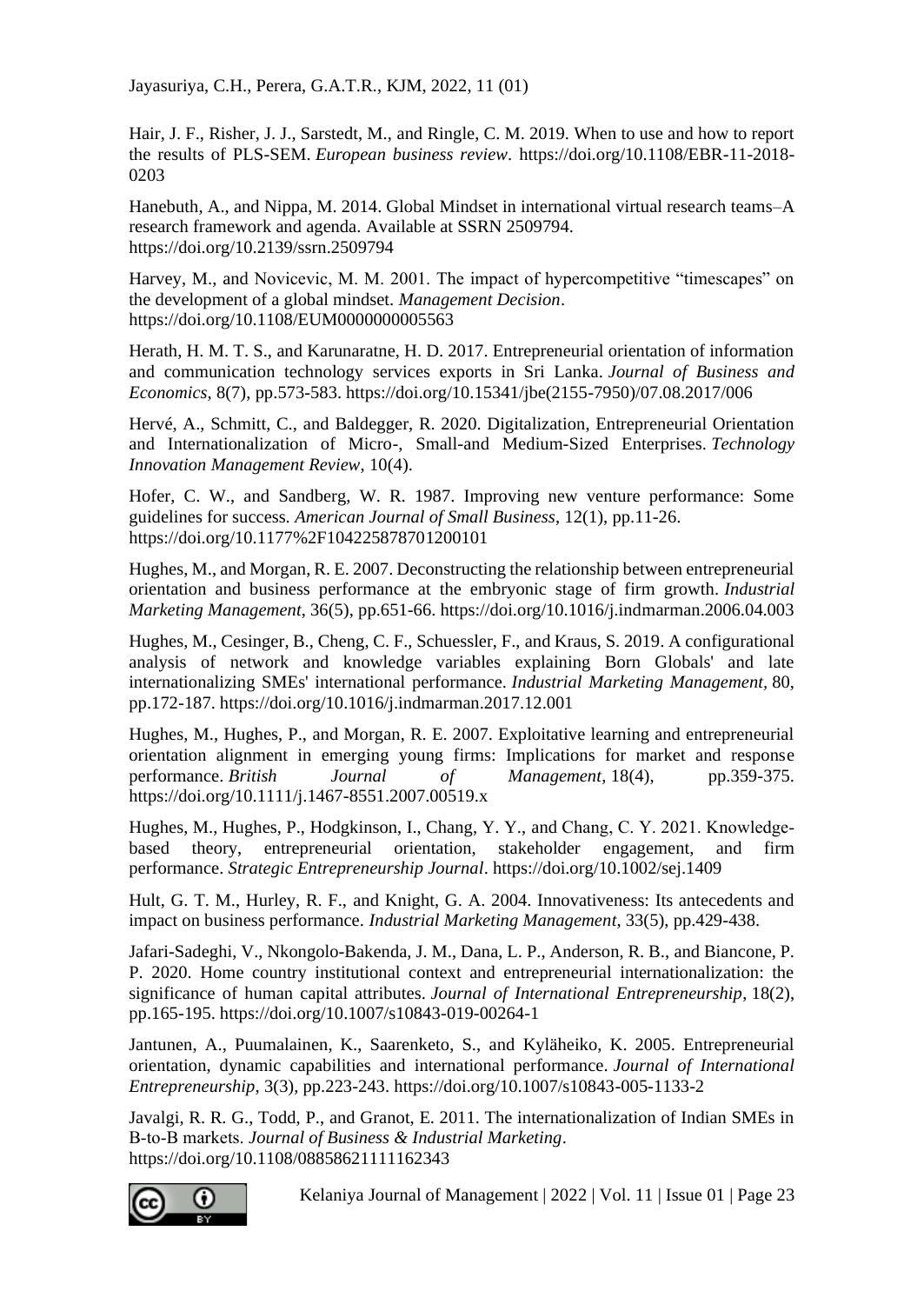Javidan, M., and Bowen, D. 2013. The 'global mindset'of managers. *Organizational Dynamics*, 42(2), pp. 145-155. https://doi.org/10.1016/j.orgdyn.2013.03.008

Javidan, M., and Teagarden, M. B. 2011. Conceptualizing and measuring global mindset. *In Advances in global leadership*. Emerald Group Publishing Limited. https://doi.org/10.1108/S1535-1203(2011)0000006005

Jeannet, J. P. 2000. Managing with a global mindset. London: Financial Times/ Prentice Hall.

Jiao, H., Wei, J., and Cui, Y. 2010. An empirical study on paths to develop dynamic capabilities: From the perspectives of entrepreneurial orientation and organizational learning. Frontiers of Literary Studies in China, 4(1), pp.47-72. https://doi.org/10.1007/s11782-010-0003-5

Jin, B., Jung, S., and Jeong, S. W. 2018. Dimensional effects of Korean SME's entrepreneurial orientation on internationalization and performance: the mediating role of marketing capability. *International Entrepreneurship and Management Journal*, 14(1), pp.195-215. https://doi.org/10.1007/s11365-017-0457-4

Johanson, J., and Vahlne, J. E. 1977. The internationalization process of the firm—a model of knowledge development and increasing foreign market commitments. *Journal of International Business Studies*, 8(1), pp.23-32. https://doi.org/10.1057/palgrave.jibs.8490676

Johanson, J., and Vahlne, J. E. 1977. The internationalization process of the firm—a model of knowledge development and increasing foreign market commitments. *Journal of International Business Studies,* 8(1), pp.23-32. https://doi.org/10.1057/palgrave.jibs.8490676

Kabrilyants, R., Obeidat, B., Alshurideh, M., and Masadeh, R. 2021. The role of organizational capabilities on e-business successful implementation. *International Journal of Data and Network Science*, 5(3), pp.417-432. https://doi.org/10.5267/j.ijdns.2021.5.002

Kearney, C., Hisrich, R., and Roche, F. 2008. A conceptual model of public sector corporate entrepreneurship. *International Entrepreneurship and Management Journal*, 4(3), pp.295- 313. https://doi.org/10.1007/s11365-007-0048-x

Kline, R. B. 2011. Convergence of structural equation modelling and multilevel modeling. https://doi.org/10.4135/9781446268261.n31

Knight, G. A., and Cavusgil, S. T. 2004. Innovation, organizational capabilities, and the bornglobal firm. *Journal of International Business Studies*, 35(2), pp.124-141. https://doi.org/10.1057/palgrave.jibs.8400071

Knight, G. A., and Liesch, P. W. 2016. Internationalization: From incremental to born global. *Journal of World Business*, 51(1), pp.93-102. https://doi.org/10.1016/j.jwb.2015.08.011

Knight, G., Madsen, T. K., and Servais, P. 2004. An inquiry into born-global firms in Europe and the USA. *International Marketing Review*. https://doi.org/10.1108/02651330410568060

Kreiser, P. M., Marino, L. D., Kuratko, D. F., and Weaver, K. M. 2013. Disaggregating entrepreneurial orientation: the non-linear impact of innovativeness, proactiveness and risktaking on SME performance. *Small Business Economics*, 40(2), pp.273-291. https://doi.org/10.1007/s11187-012-9460-x

Kuivalainen, I., Kylaheiko, K., Puumalainen, K., and Saarenketo, S. 2001. Knowledge-based view on internationalization and effect of product/service types. In PICMET'01. *Portland International Conference on Management of Engineering and Technology.* Proceedings Vol. 1: Book of Summaries (IEEE Cat. No. 01CH37199). pp. 320-334. IEEE.

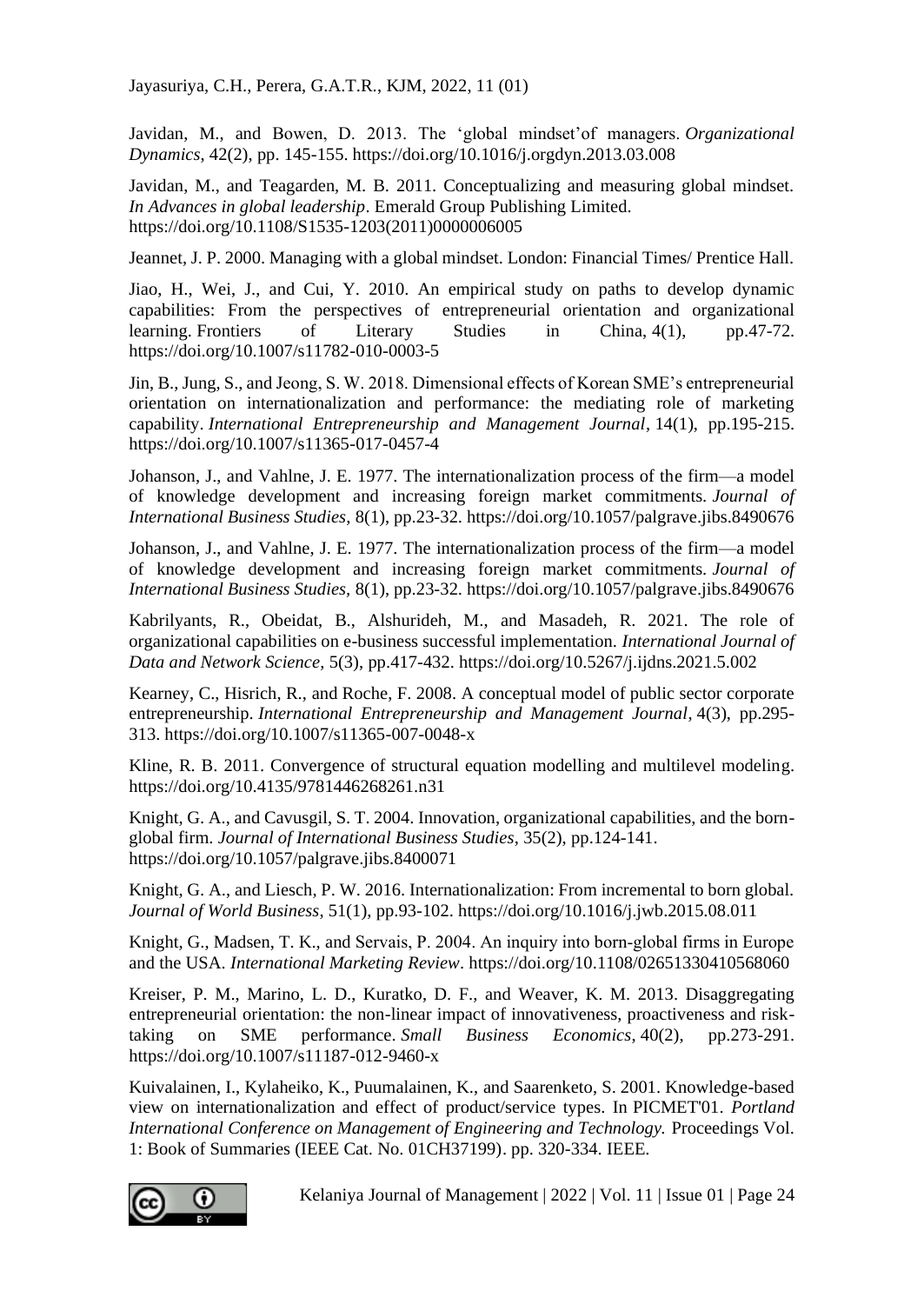Kuivalainen, O., and Sundqvist, S. 2007. Profitability of rapid internationalization: the relationship between internationalization intensity and firms' export performance. *Journal of Euro-marketing*, 16(1-2), pp.59-69. https://doi.org/10.1300/J037v16n01\_05

Kuivalainen, O., Saarenketo, S., and Puumalainen, K. 2012. Start-up patterns of internationalization: A framework and its application in the context of knowledge-intensive SMEs. *European Management Journal*, 30(4), pp. 372-385. https://doi.org/10.1016/j.emj.2012.01.001

Kuivalainen, O., Sundqvist, S., and Servais, P. 2007. Firms' degree of born-globalness, international entrepreneurial orientation and export performance. *Journal of World Business*, 42(3), pp. 253-267. https://doi.org/10.1016/j.jwb.2007.04.010

Kyvik, O. 2018. The global mindset: A must for international innovation and entrepreneurship. International *Entrepreneurship and Management Journal*, 14(2), pp.309- 327. https://doi.org/10.1007/s11365-018-0505-8

Kyvik, O., Saris, W., Bonet, E., and Felício, J. A. 2013. The internationalization of small firms: The relationship between the global mindset and firms' internationalization behavior. *Journal of International Entrepreneurship*, 11(2), pp.172-195. https://doi.org/10.1007/s10843-013-0105-1

Lechner, C., and Gudmundsson, S. V. (2014). Entrepreneurial orientation, firm strategy and small firm performance. *International Small Business Journal*, 32(1), pp.36-60. https://doi.org/10.1177/0266242612455034

Lee, C., Lee, K., and Pennings, J. M. 2001. Internal capabilities, external networks, and performance: a study on technology‐based ventures. *Strategic Management Journal,* 22(6‐7), pp.615-640. https://doi.org/10.1002/smj.181

Leonidou, L. C., and Katsikeas, C. S. 2010. Integrative assessment of exporting research articles in business journals during the period 1960–2007. *Journal of Business Research*, 63(8), pp.879-887.https://doi.org/10.1016/j.jbusres.2010.01.005

Levy, O., Beechler, S., Taylor, S., and Boyacigiller, N. A. 2007. What we talk about when we talk about 'global mindset': Managerial cognition in multinational corporations. *Journal of International Business Studies*, 38(2), pp.231-258. https://doi.org/10.1057/palgrave.jibs.8400265

Levy, O., Taylor, S., Boyacigiller, N. A., and Beechler, S. 2007. Global mindset: A review and proposed extensions. *The Global Mindset*. https://doi.org/10.1016/S1571- 5027(07)19002-1

Li, S., Shang, J., and Slaughter, S. A. 2010. Why do software firms fail? Capabilities, competitive actions, and firm survival in the software industry from 1995 to 2007. *Information Systems Research*, 21(3), pp.631-654. https://doi.org/10.1287/isre.1100.0281

Liesch, P. W., Welch, L. S., and Buckley, P. J. 2014. Risk and uncertainty in internationalisation and international entrepreneurship studies. *In The Multinational Enterprise and the Emergence of the Global Factory*. Palgrave Macmillan, London. pp.52- 77. https://doi.org/ 10.1057/9781137402387\_3

Lu, J. W., and Beamish, P. W. 2001. The internationalization and performance of SMEs. *Strategic Management Journal*, 22(6‐7), pp.565-586. https://doi.org/10.1002/smj.184

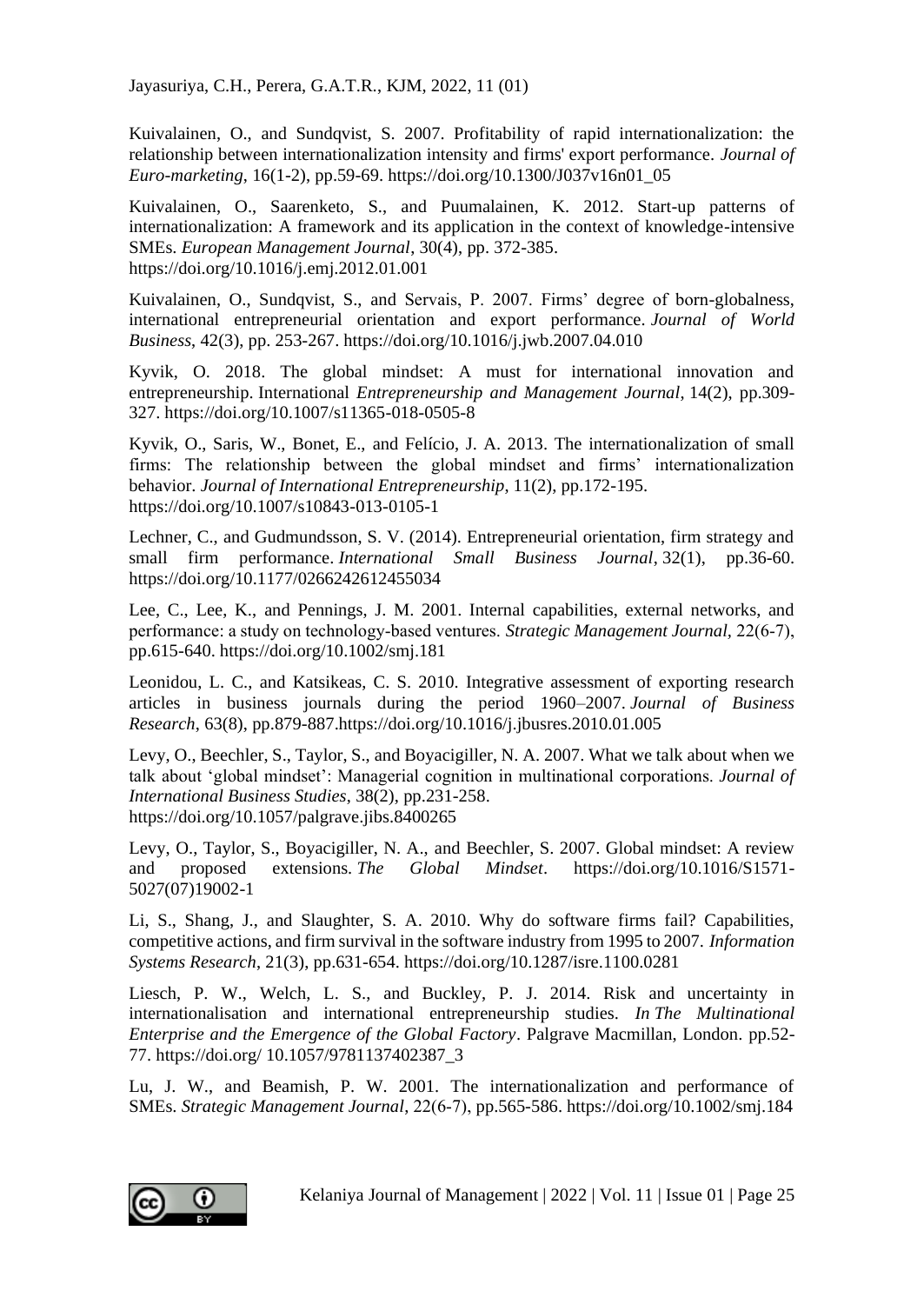Lumpkin, G. T., and Dess, G. G. 1996. Clarifying the entrepreneurial orientation construct and linking it to performance. *Academy of Management Review*, 21(1), pp.135-172. https://doi.org/10.5465/amr.1996.9602161568

Lumpkin, G. T., and Dess, G. G. 2015. Entrepreneurial orientation. *Wiley Encyclopaedia of Management*, pp.1-4. https://doi.org/10.1002/9781118785317.weom030030

Madsen, T. K., and Servais, P. 1997. The internationalization of born global: an evolutionary process?. *International Business Review*, 6(6), pp.561-583. https://doi.org/10.1016/S0969- 5931(97)00032-2

Maksimov, V., and Luo, Y. 2021. International springboard as an entrepreneurial act. *Journal of World Business*, 56(3), pp.101176. https://doi.org/10.1016/j.jwb.2020.101176

McDougall, P. P., and Oviatt, B. M. 1996. New venture internationalization, strategic change, and performance: A follow-up study. *Journal of Business Venturing*, 11(1), pp.23-40. https://doi.org/10.1016/0883-9026(95)00081-X

McDougall, P. P., and Oviatt, B. M. 2000. International entrepreneurship: the intersection of two research paths. *Academy of Management Journal*, 43(5), pp.902-906. https://doi.org/10.5465/1556418

McDougall, P. P., Shane, S., and Oviatt, B. M. 1994. Explaining the formation of international new ventures: The limits of theories from international business research. *Journal of Business Venturing*, 9(6), pp.469-487. https://doi.org/10.1016/0883-9026(94)90017-5

Miller, D. 1983. The correlates of entrepreneurship in three types of firms. *Management Science*, 29(7), pp.770-791. https://doi.org/10.1287/mnsc.29.7.770

Miller, D., and Friesen, P. H. 1982. Innovation in conservative and entrepreneurial firms: Two models of strategic momentum. *Strategic Management Journal*, 3(1), pp.1-25. https://doi.org/10.1002/smj.4250030102

Miocevic, D., and Crnjak‐Karanovic, B. 2011. Cognitive and information‐based capabilities in the internationalization of small and medium‐sized enterprises: The case of Croatian exporters. *Journal of Small Business Management*, 49(4), pp.537-557. https://doi.org/ 10.1111/j.1540-627X.2011.00335.x

Moen, Ø. 2002. The born global: a new generation of small European exporters. *International Marketing Review.* https://doi.org/10.1108/02651330210425015

Moen, Ø., and Servais, P. 2002. Born global or gradual global? Examining the export behavior of small and medium-sized enterprises. *Journal of International Marketing*, 10(3), pp.49-72. https://doi.org/10.1509%2Fjimk.10.3.49.19540

Mostafiz, M. I., Sambasivan, M., and Goh, S. K. 2019. Born global phenomenon: A critical review and avenues for future research. *European Journal of International Management.* https://doi.org/10.1504/ejim.2020.10022506

Mudambi, R., and Zahra, S. A. 2018. The survival of international new ventures. *International Entrepreneurship*, pp.85-130. https://doi.org/10.1057/palgrave.jibs.8400264

Muñoz-Bullón, F., and Sánchez-Bueno, M. J. 2013. Multinational enterprises and domestic wages: The contingent effect of skill composition. *International Business Review*, 22(6), pp.918-931. https://doi.org/10.1016/j.ibusrev.2013.01.009

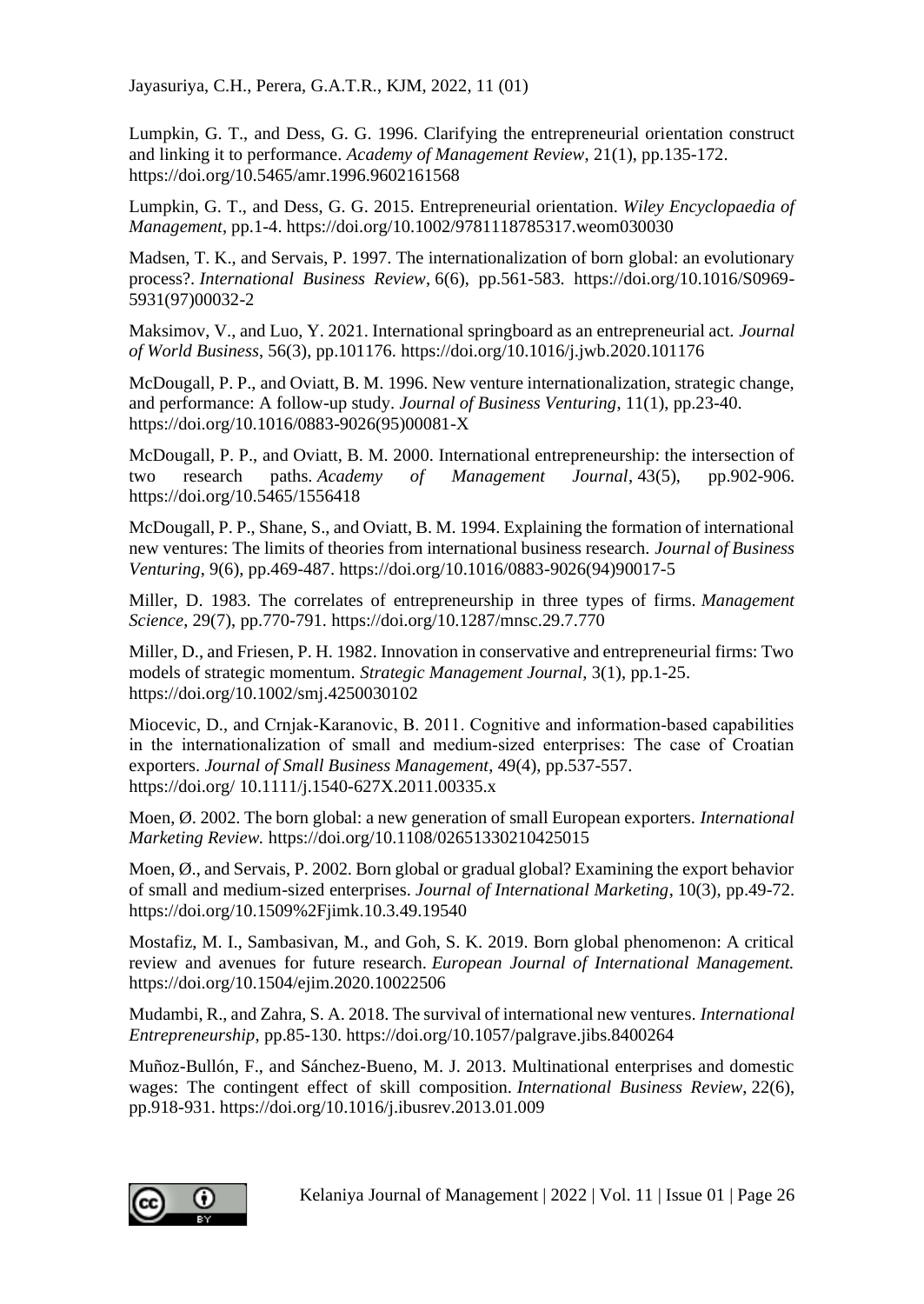Naman, J. L., and Slevin, D. P. 1993. Entrepreneurship and the concept of fit: A model and empirical tests. *Strategic Management Journal*, 14(2), pp.137-153. https://doi.org/10.1002/smj.4250140205

Nielsen, R. K. 2018. Managerial practices of strategic global mindset: Forging the connection between individual competence and organizational capability. In Advances in global leadership. *Emerald Publishing Limited*. https://doi.org/10.1108/S1535- 120320180000011005

Niittymies, A. 2021. Studying Cognition Through Decision-makers' Characteristics: Insights from International Business Research. In Thinking about Cognition. *Emerald Publishing Limited*. https://doi.org/10.1108/S2397-521020210000005007

Niittymies, A., and Pajunen, K. 2020. Cognitive foundations of firm internationalization: A systematic review and agenda for future research. *International Business Review*, 29(4), p.101654. https://doi.org/10.1016/j.ibusrev.2019.101654

Nummela, N., Saarenketo, S., and Puumalainen, K. 2004. A global mindset—a prerequisite for successful internationalization?. *Canadian Journal of Administrative Sciences*, 21(1), pp.51-64. https://doi.org/10.1111/j.1936-4490.2004.tb00322.x

Nummela, N., Saarenketo, S., Jokela, P., and Loane, S. 2014. Strategic decision-making of a born global: A comparative study from three small open economies. *Management International Review*, 54(4), pp.527-550. https://doi.org/10.1007/s11575-014-0211-x

Nummela, N., Vissak, T., and Francioni, B. 2020. The interplay of entrepreneurial and nonentrepreneurial internationalization: an illustrative case of an Italian SME. *International Entrepreneurship and Management Journal*, pp.1-31. https://doi.org/10.1007/s11365-020- 00673-y

Oviatt, B. M., and McDougall, P. P. 1997. Challenges for internationalization process theory: The case of international new ventures. MIR: *Management International Review*, pp.85-99.

Paul, J., and Gupta, P. 2014. Process and intensity of internationalization of IT firms– Evidence from India. *International Business Review*, 23(3), pp.594-603. https://doi.org/10.1016/j.ibusrev.2013.10.002

Paul, J., and Rosado-Serrano, A. 2019. Gradual internationalization vs bornglobal/international new venture models: A review and research agenda. *International Marketing Review*. https://doi.org/10.1108/IMR-10-2018-0280

Paul, J., and Rosado-Serrano, A. 2019. Gradual internationalization vs bornglobal/international new venture models: A review and research agenda. *International Marketing Review*. https://doi.org/10.1108/IMR-10-2018-0280

Peiris, I. K., Akoorie, M. E., and Sinha, P. 2012. International entrepreneurship: A critical analysis of studies in the past two decades and future directions for research. *Journal of International Entrepreneurship*, 10(4), pp. 279-324. https://doi.org/10.1007/s10843-012- 0096-3

Perry, J. T., Chandler, G. N., and Markova, G. 2012. Entrepreneurial effectuation: a review and suggestions for future research. *Entrepreneurship Theory and Practice*, 36(4), pp.837- 861. https://doi.org/10.1111/j.1540-6520.2010.00435.x

Peterson, R. A. 1994. A meta-analysis of Cronbach's coefficient alpha. *Journal of consumer research*, 21(2), pp.381-391.

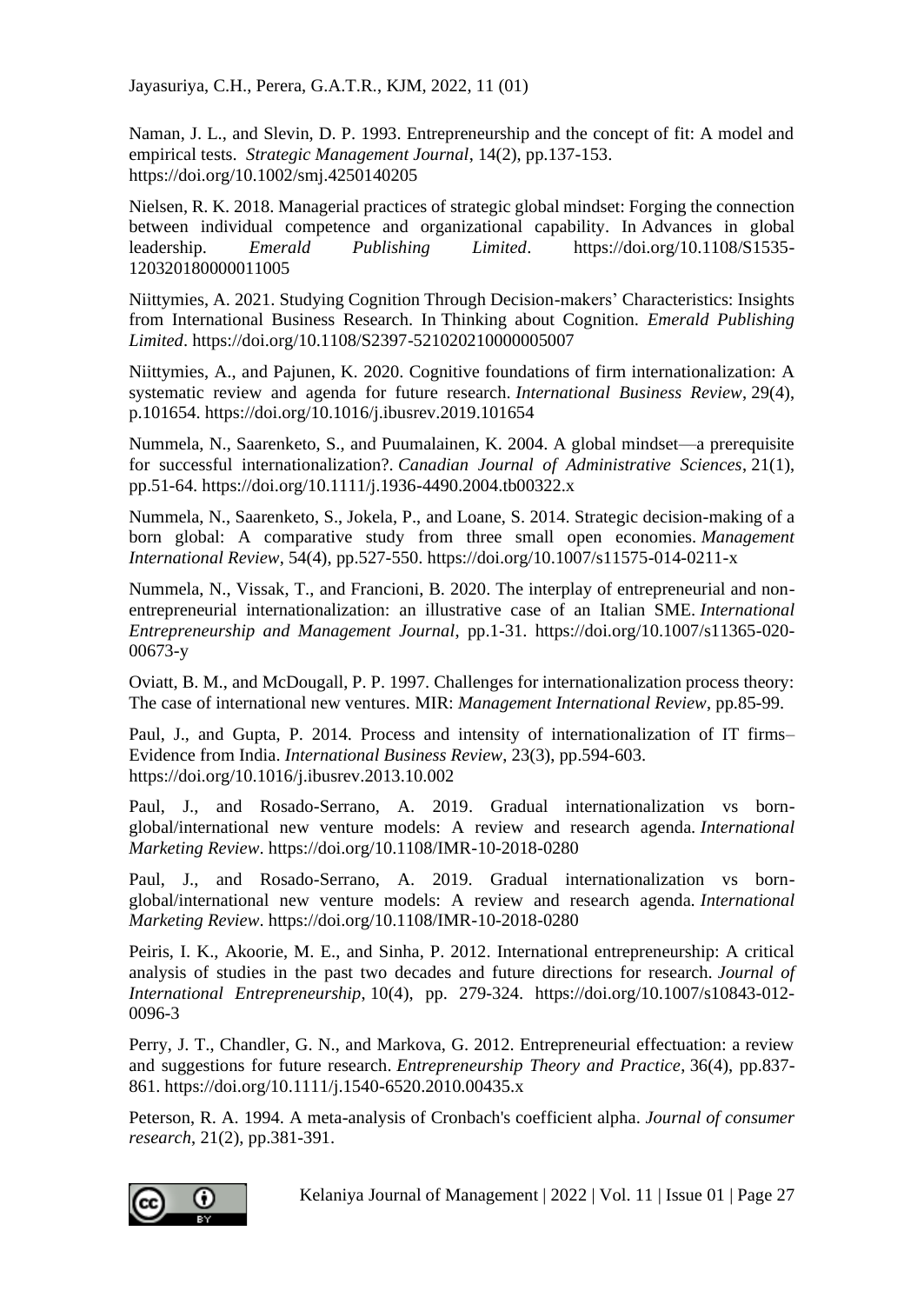Putniņš, T. J., and Sauka, A. 2020. Why does entrepreneurial orientation affect company performance?. *Strategic Entrepreneurship Journal*, 14(4), pp.711-735. https://doi.org/10.1002/sej.1325

Rauch, A., Fink, M., and Hatak, I. 2018. Stress processes: An essential ingredient in the entrepreneurial process. *Academy of Management Perspectives*, 32(3), pp.340-357. https://doi.org/10.5465/amp.2016.0184

Rauch, A., Wiklund, J., Lumpkin, G. T., and Frese, M. 2009. Entrepreneurial orientation and business performance: An assessment of past research and suggestions for the future. *Entrepreneurship Theory and Practice*, 33(3), pp.761-787. https://doi.org/10.1111%2Fj.1540-6520.2009.00308.x

Rennie, M. W. 1993. Born global. *The McKinsey Quarterly*, (4), pp.45-53.

Rodríguez‐Serrano, M. Á., and Martín‐Armario, E. 2019. Born‐global SMEs, performance, and dynamic absorptive capacity: evidence from Spanish firms. *Journal of Small Business Management*, 57(2), pp.298-326. https://doi.org/10.1111/jsbm.12319

Sapienza, H. J., Autio, E., George, G., and Zahra, S. A. 2006. A capabilities perspective on the effects of early internationalization on firm survival and growth. *Academy of Management Review*, 31(4), pp.914-933. https://doi.org/10.5465/amr.2006.22527465

Sarasvathy, S. D. 2001. Causation and effectuation: Toward a theoretical shift from economic inevitability to entrepreneurial contingency. *Academy of Management Review*, 26(2), pp.243- 263. https://doi.org/10.5465/amr.2001.4378020

Schumpeter, J. 1942. Creative destruction. Capitalism, socialism and democracy, 825, pp.82- 85.

Shrader, R. C., Oviatt, B. M., and McDougall, P. P. 2000. How new ventures exploit tradeoffs among international risk factors: Lessons for the accelerated internationization of the 21st century. *Academy of Management Journal*, 43(6), pp.1227-1247. https://doi.org/10.5465/1556347

Taylor, M., and Jack, R. 2013. Understanding the pace, scale and pattern of firm internationalization: An extension of the 'born global'concept. *International Small Business Journal*, 31(6), pp.701-721. https://doi.org/10.1177%2F0266242611431992

Taylor, P. 2013. The effect of entrepreneurial orientation on the internationalization of SMEs in developing countries. *African Journal of Business Management*, 17, pp.19-21.

Teece, D. J. 2012. Dynamic capabilities: Routines versus entrepreneurial action. *Journal of Management Studies*, 49(8), pp.1395-1401. https://doi.org/10.1111/j.1467- 6486.2012.01080.x

Torkkeli, L., Nummela, N., and Saarenketo, S. 2018. A global mindset–still a prerequisite for successful SME internationalisation?. In Key success factors of SME internationalisation: A cross-country perspective. *Emerald Publishing Limited*. https://doi.org/10.1108/S1876- 066X20180000034001

Torkkeli, L., Uzhegova, M., Kuivalainen, O., Saarenketo, S., and Puumalainen, K. 2021. Internationalisation of family enterprises: the role of entrepreneurial orientation and international growth orientation. *International Journal of Business and Globalisation*, 29(3), pp.354-375.

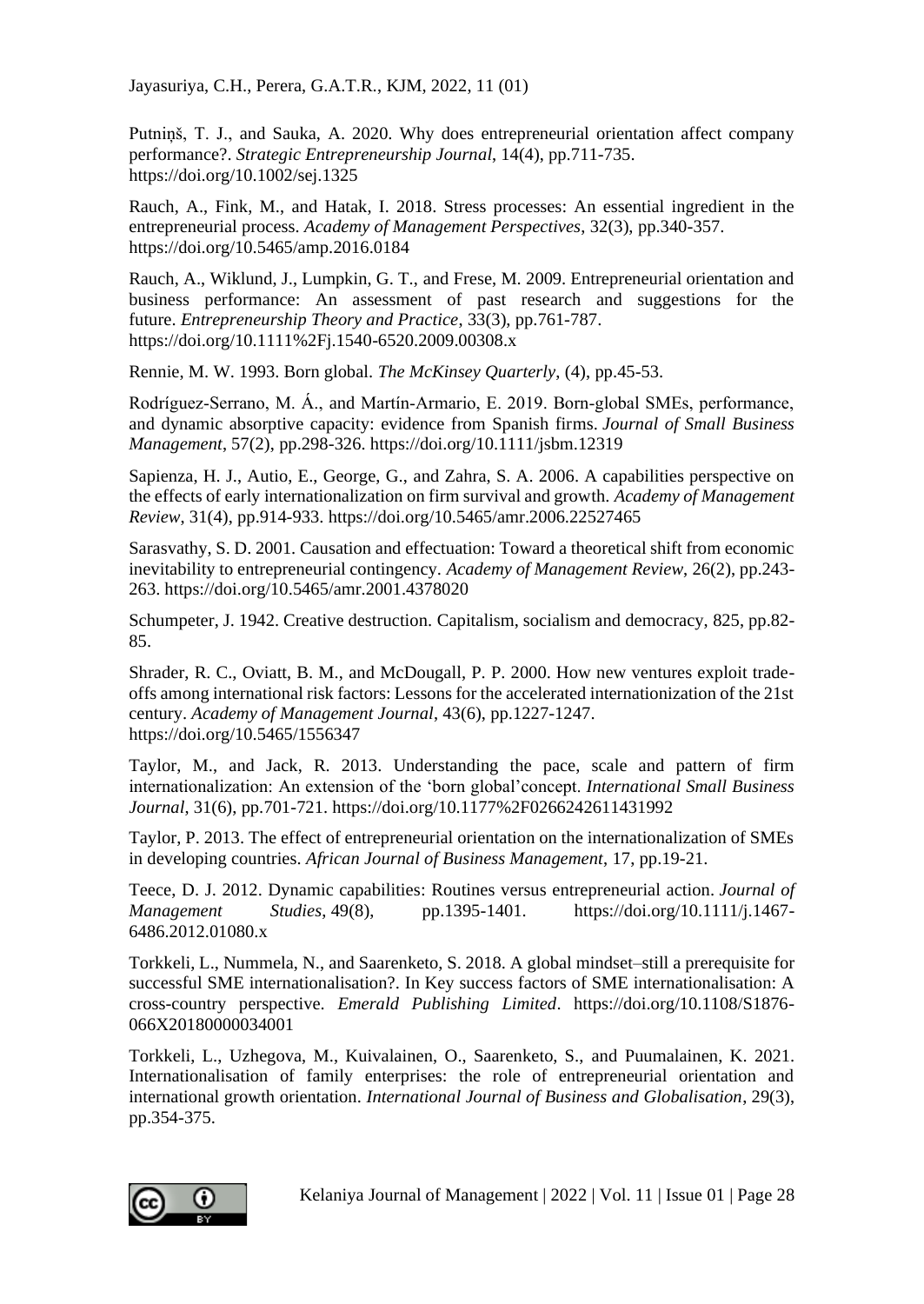Vanninen, H., Kuivalainen, O., and Ciravegna, L. 2017. Rapid multinationalization: Propositions for studying born micro-multinationals. *International Business Review*, 26(2), pp. 365-379. https://doi.org/10.1016/j.ibusrev.2016.09.005

Venkatraman, N. 1989. Strategic orientation of business enterprises: The construct, dimensionality, and measurement. *Management Science*, 35(8), pp.942-962. https://doi.org/10.1287/mnsc.35.8.942

Vogelgesang, G., Clapp-Smith, R., and Osland, J. 2014. The relationship between positive psychological capital and global mindset in the context of global leadership. *Journal of Leadership & Organizational Studies*, 21(2), pp.165-178. https://doi.org/10.1177%2F1548051813515515

Wales, W. J., Covin, J. G., and Monsen, E. 2020. Entrepreneurial orientation: The necessity of a multilevel conceptualization. Strategic *Entrepreneurship Journal*, 14(4), pp.639-660. https://doi.org/10.1002/sej.1344

Wales, W. J., Kraus, S., Filser, M., Stöckmann, C., and Covin, J. G. 2021. The status quo of research on entrepreneurial orientation: Conversational landmarks and theoretical scaffolding. *Journal of Business Research*, 128, pp. 564-577. https://doi.org/10.1016/j.jbusres.2020.10.046

Walter, A., Auer, M., and Ritter, T. 2006. The impact of network capabilities and entrepreneurial orientation on university spin-off performance. *Journal of Business Venturing*, 21(4), pp.541-567. https://doi.org/10.1016/j.jbusvent.2005.02.005

Weerawardena, J., Mort, G. S., and Liesch, P. W. 2019. Capabilities development and deployment activities in born global B-to-B firms for early entry into international markets. *Industrial Marketing Management*, 78, pp.122-136. https://doi.org/10.1016/j.indmarman.2017.06.004

Welch, L. S., and Luostarinen, R. 1988. Internationalization: Evolution of a concept. *Journal of General Management*, 14(2), pp.34-55. https://doi.org/10.1177%2F030630708801400203

Westhead, P., Wright, M., and Ucbasaran, D. 2001. The internationalization of new and small firms: A resource-based view. Journal of Business Venturing, 16(4), pp.333-358. https://doi.org/10.1016/S0883-9026(99)00063-4

Wiklund, J., and Shepherd, D. 2003. Knowledge-based resources, entrepreneurial orientation, and the performance of small and medium‐sized businesses. *Strategic Management Journal*, 24(13), pp.1307-1314. https://doi.org/10.1002/smj.360

Wiklund, J., and Shepherd, D. 2005. Entrepreneurial orientation and small business performance: a configurational approach. *Journal of Business Venturing*, 20(1), pp.71-91. https://doi.org/10.1016/j.jbusvent.2004.01.001

Yeager, D. S., and Dweck, C. S. 2012. Mindsets that promote resilience: When students believe that personal characteristics can be developed. *Educational Psychologist*, 47(4), pp.302-314. https://doi.org/10.1080/00461520.2012.722805

Yiu, D. W., Lau, C., and Bruton, G. D. 2007. International venturing by emerging economy firms: The effects of firm capabilities, home country networks, and corporate entrepreneurship. *Journal of International Business Studies*, 38(4), pp.519-540. https://doi.org/10.1057/palgrave.jibs.8400278